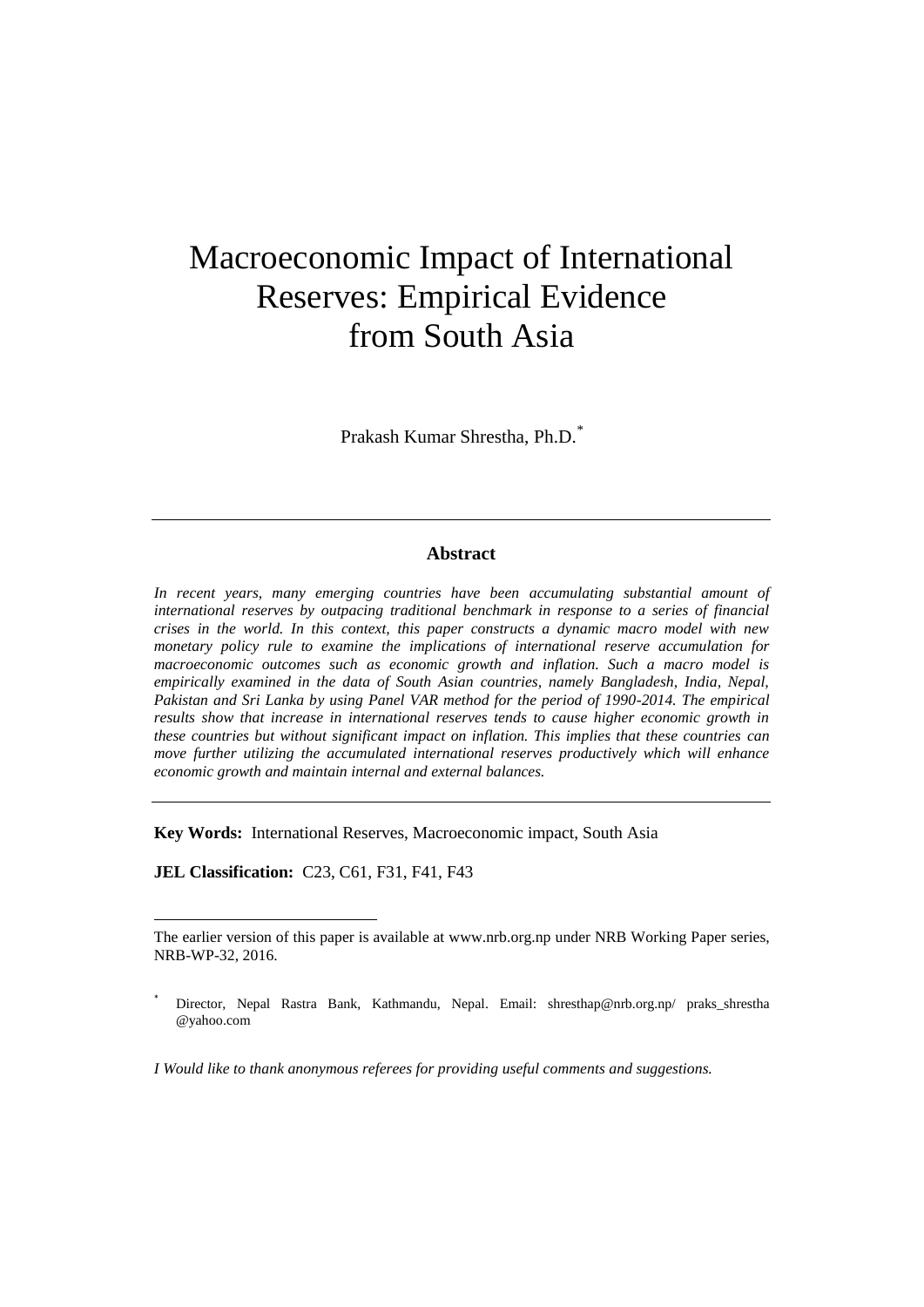# **I. INTRODUCTION**

In recent years, many emerging countries have been accumulating substantial amount of international reserves by outpacing traditional benchmark in response to a series of financial crises in the world (IMF, 2010)*.* In recent years, the international reserve accumulation<sup>1</sup> has accelerated rapidly, reaching 16.7 percent of global GDP in 2013 from 5.3 percent in 1990. The bulk of increase occurred in emerging market countries reaching as high as 28 percent of the GDP. Among them, Asian countries held about 64.2 percent of global reserves in 2013 compared to about 23.4 percent in 1990. China has been the largest reserve holder in absolute volume after 2006 (World Bank, 2015).

International reserves, indeed, play a vital role for smoothing both trade and capital flows in emerging and developing countries whose currencies are not used in international transactions. Holding international reserves is considered to be a rational response to mitigate the impact of fundamental uncertainty and different types of risks in international trade and capital flows. Experiences and evidence have shown that the current global financial system is prone to various types of risks such as currency crisis, capital flight, financial fragility, sovereign default and interplay among those risks (Grabel, 2003). Ocampo (2007) argues that foreign reserves act as a collective insurance against such risks. Feldstein (1999), Rajan (2008), and Banchs and Mollejas (2010) also view that holding of international reserves appears to be essential in the world of asymmetric monetary system for emerging and developing countries. This is because of the lack of a credible international lender of last resort and monetary cooperation at the regional level. More importantly, given that an IMF bailout cannot be guaranteed always and may not be adequate, building sufficiently large precautionary international reserves is felt to be essential for stability of currency, financial system and economy, and preventing balance of payment crisis. Hence, emerging countries hold a large buffer stock of international reserves in spite of significant opportunity costs of holding it (Rodrik, 2006).

Apart from the role of financial stability, accumulation of international reserves can have direct or indirect impact on macroeconomic outcomes of the country through various channels. First, the reserve accumulation alters the balance sheets of the central bank, financial institutions and other economic agents in the economy (Mohanty  $\&$  Turner, 2006; Cruz & Walters, 2008, Shrestha, 2013). Second, holding international reserves helps stabilize the exchange rate. A sudden and substantial depreciation of the exchange rate usually has major disruptive impact on inflation and growth. Third, international reserves act as a barometer of financial health, helping developing and emerging economies to get access to international capital markets by increasing credibility of the country and confidence of investors (Drummond et al., 2009; Hviding et al., 2004). International reserves are, in fact, taken as collateral for both private and government s external borrowing (Aizenman & Turnovsky, 2002; Dooley, Folkerts-Landau & Garber, 2005). Fourth, international reserves can itself be used to import necessary capital goods and raw materials in developing countries. Fifth, accumulation of international reserves

 $\overline{a}$ 1

Including gold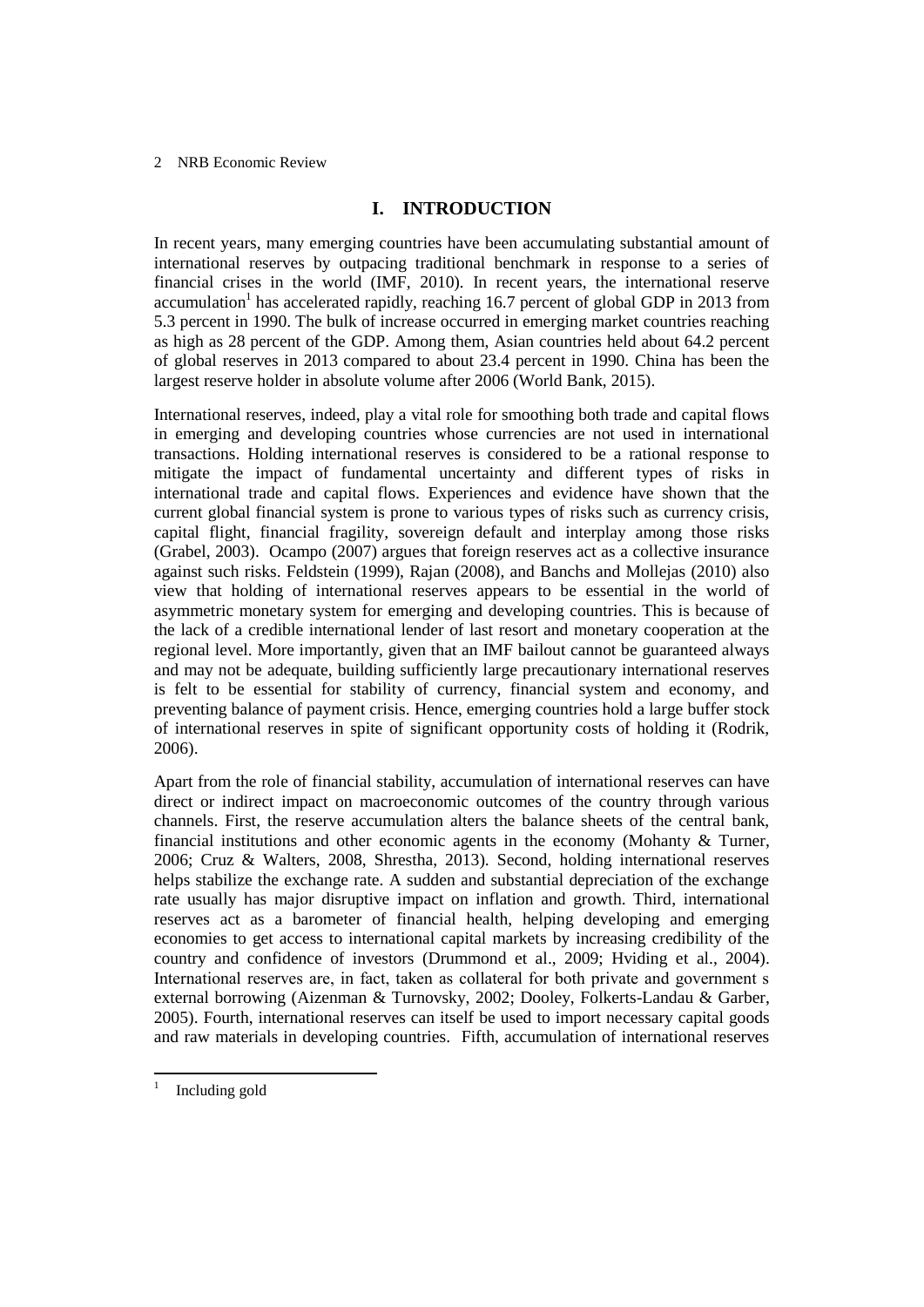increases the monetary base if not fully sterilized or used for imports, however. Such a rise in the monetary base expands money supply through money multiplier resulting in inflationary effect. More importantly, international reserve accumulation can be an endresult of export-led growth strategy by maintaining undervalued real exchange rate. By creating downward pressure on exchange rate through building up foreign exchange reserves, developing countries attempt to limit consumption and imports, and stimulate exports and investment, and thereby economic growth (Polterovich & Popov, 2003). Yet, the empirical examinations of impact of accumulation of international reserves on macroeconomic outcomes have been less explored. There are only a few studies directly related to this issue, such as Polterovich and Popov (2003), Elhiraika and Ndikumana (2007), Bar-Ilan and Marion (2009), and Ho and McCauley (2009). To our knowledge, no similar study has been carried out in the context of South Asian countries.

This paper, hence, aims to explore the trend of reserve accumulation and the impact of it on key macroeconomic variables, particularly output and inflation in South Asian countries namely Bangladesh, India, Nepal, Pakistan and Sri Lanka. We develop a dynamic macroeconomic model to study the impact of international reserve accumulation on macroeconomic outcomes. In developing a model, several key variables such as exchange rate, international reserves, capital flows, foreign interest rate and foreign exchange interventions are considered. The model is then empirically examined by using data from the selected countries over the period of 1990-2014 which corresponds to the period of rapid economic liberalization in South Asia. We use panel VAR method for empirical estimation.

Empirical results show that international reserve accumulation matters for economic growth in South Asian countries, but no significant impact on inflation. Although South Asian countries have (partial) control on capital account, international reserve accumulation is influenced by foreign interest rates. All of the selected countries observed trade deficit; however, remittance inflows have been contributing to build up foreign reserves in these countries.

The remaining part of the paper is structured as follows. Section 2 presents a brief literature review. Section 3 elaborates a dynamic macro model, which is followed by discussion on data and methodology in section 4 before presenting empirical analysis in section 5. Finally, section 6 ends the paper with conclusions.

# **II. REVIEW OF LITERATURE**

There are various studies on different aspects of international reserves such as Heller (1966), Frenkel and Jovanovic (1981), Jeanne and Ranciere (2006), and Jeanne (2007) on the optimum size of currency reserves; Aizenman and Marion (2003), Aizenman and Lee (2007), Cheung and Ito (2009), and Obstfeld, Shambaugh and Taylor(2010) on the determinants of demand for reserves using various explanatory variables; Drummond, Mrema, Roudet and Saito (2009) on the motives for holding reserves; and Rodrik (2006), Bar-Ilan and Lederman (2007), Bar-Ilan and Marion (2009), Heller (1976), Khan (1979), Ho and McCauley (2009), Hviding, Nowak and Ricci (2004), Zhou (2009), and Banchs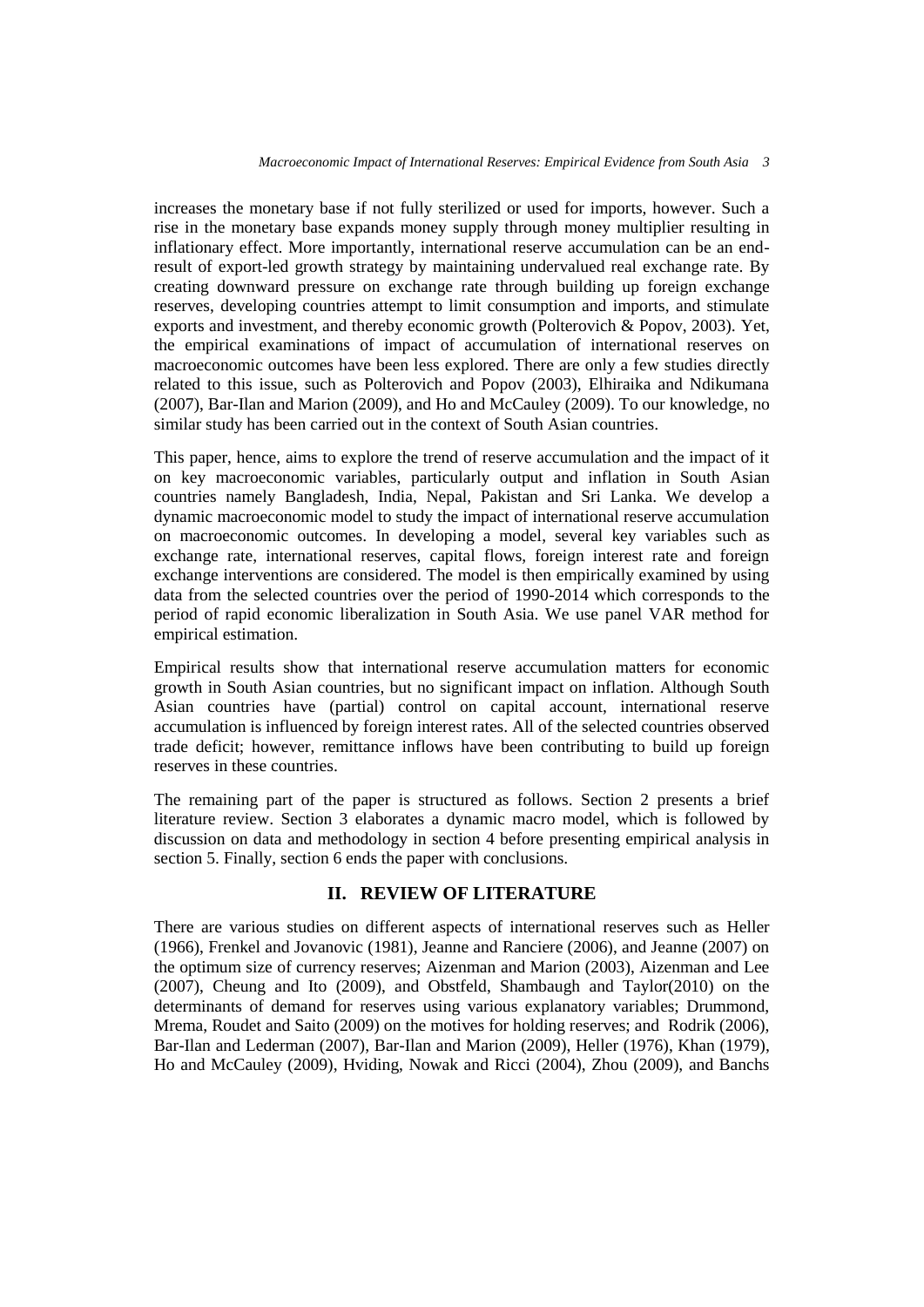and Mollejas (2010) on the various impacts of reserve accumulation including policy implications.

As the paper concentrates on the macroeconomic impact of international reserve accumulation, a few relevant studies are reviewed here. In a cross country regression of 92 countries, Polterovich and Popov (2003) show that the accumulation of foreign exchange reserves contributes to economic growth of developing countries by increasing both the investment / GDP ratio and capital productivity, even after consideration of other factors affecting economic growth over the period of 1960-99. Further, in a panel data estimation of 21 African countries over the period of 1979-2005, Elhiraika and Ndikumana (2007) examine the impact of reserve accumulation on the exchange rate, inflation and investment. They find that reserve accumulation tends to bring an appreciation of the exchange rate but no significant impact on current inflation. As per these authors, the monetary authorities have been successful in containing the expansionary impact of reserve accumulation. Moreover, both private and public investments increase with the accumulation of foreign exchange in the long run, though the short-run response remains weak (Elhiraika & Ndikumana, 2007). However, these studies lack concrete theoretical backup.

With regard to the impact on inflation, some earlier studies such as Heller (1976) and Khan (1979) find that an increase in international reserves causes inflation worldwide, consistent with the monetarist s view of inflation. However, Ho and McCauley (2009) find no strong evidence of inflation with large-scale reserve accumulation. Foreign currency accumulation leads to lower inflation in Pakistan (Chaudhry, Akhtar, Mahmood & Fardi, 2011). While Ho and McCauley (2009) argue that an absence of inflationary pressure may be due to sufficient excess labour and capacity to meet growing demand without exerting upward pressure on prices, Chaudhry et al. (2011) on the other hand, assert that developing and emerging countries have to rely on imports, so that a decline in the volume of foreign exchange reserves in turn reduces the imports of industrial and agricultural raw material ingredients, unleashing inflationary pressures via shortages in the market.

Given the very limited studies with conflicting results on the possible macroeconomic impact of reserve accumulation, this paper contributes to explore the pattern of international reserve accumulation and its macroeconomic implications for South Asian economies.

# **III. THE MODEL**

This section presents a simple dynamic model with the aim of capturing key macroeconomic outcomes and policy behaviours of small open economies.

# **3.1 The Macroeconomy**

Equation (1) represents open economy output dynamics. This equation is the standard open economy IS-relationship, as used in Proaño (2011).

$$
y_t = \alpha_y y_{t-1} - \alpha_{yr} (i_t - \pi_t) + \alpha_{yn} \eta_{t-1}
$$
 (1)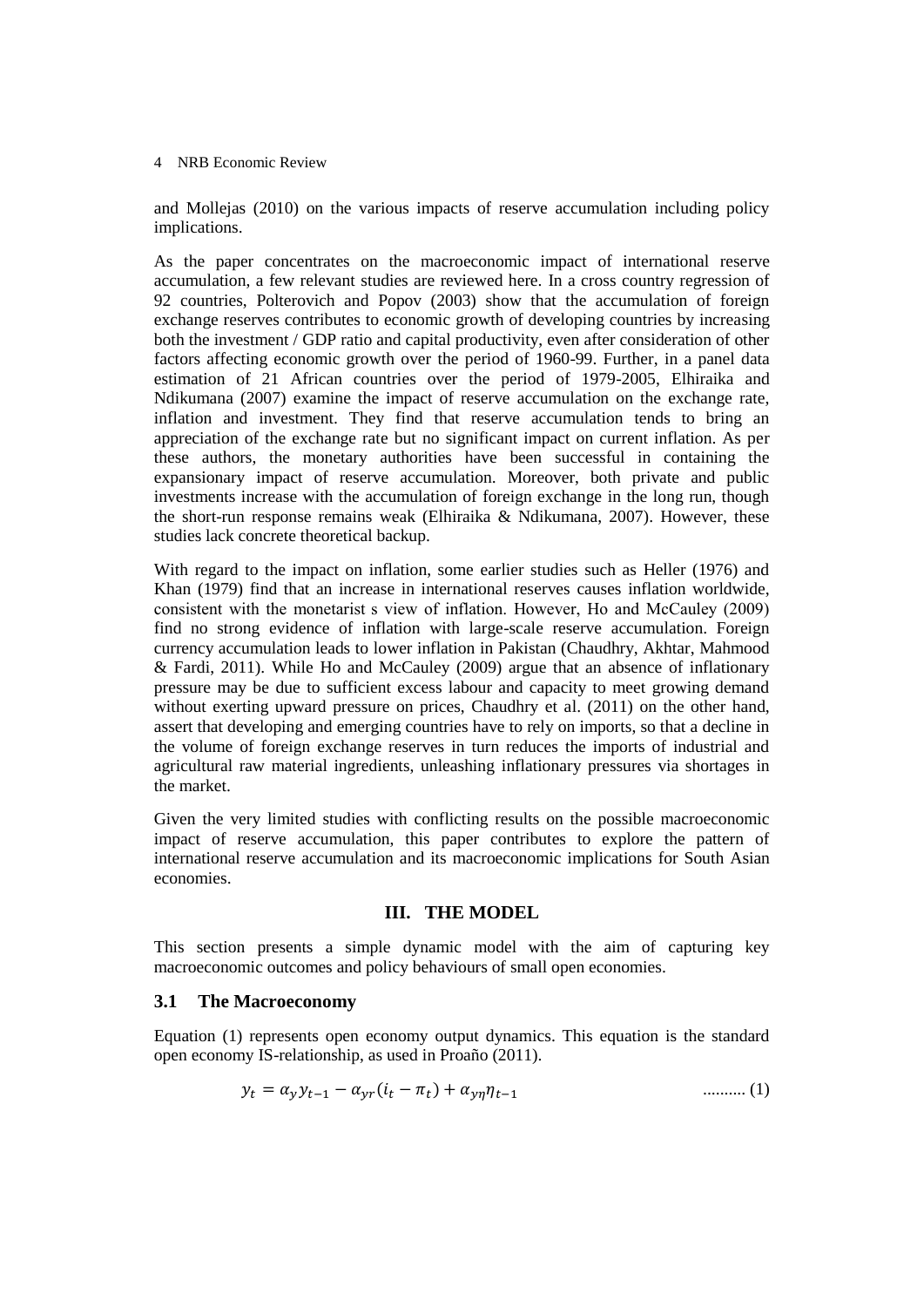where  $y_t$  denotes the output gap defined as a log deviation of actual output from its potential level,  $i_t$  denotes the short-term nominal interest rate, assumed to be set by monetary policy,  $\pi_t$  is the inflation rate and  $\eta_t$  represents the log of real exchange rate (RER). A lagged output gap in the right side represents an acceleration effect. For exportled growth, a depreciation of RER will raise output by increasing aggregate demand for the economy.

For inflation dynamics, the model follows a standard backward looking Phillips curve as in Proaño (2011), and Bar-Ilan and Marion (2009), by extending it to make an open economy version by incorporating the impact of exchange rate on domestic inflation as in Ball (1999) and Svensson (2000). Hence, our inflation equation is

$$
\pi_t = \alpha_{\pi y} y_{t-1} + \alpha_{\pi} \pi_{t-1} + \alpha_{\pi e} (e_t - e_{t-1}) \tag{2}
$$

where  $\alpha_{\pi\nu}$  presents the slope of the Phillips curve,  $\alpha_{\pi}$  denotes the degree of inflation persistence in the economy,  $\alpha_{\pi e}$  is the exchange rate pass-through effect on inflation,  $e_t$ is the log of nominal exchange rate<sup>2</sup>. Empirical studies such as Ho and McCauley (2003), and Ito and Sato (2008) have shown that the exchange rate is an important determinant of inflation in emerging economies. Moreover, Dua and Gaur (2009) find some empirical evidence of the output gap influencing inflation in some Asian economies.

# **3.2 Exchange Rate Dynamics**

The model explicitly treats foreign exchange markets. The uncovered interest parity is the workhorse of exchange-rate determination in many theoretical models despite its consistently poor empirical backing (Reinhart & Reinhart, 2008; Baillie & Chang, 2011). Instead, the model constructed here follows a different approach and considers central bank interventions in the foreign exchange markets influencing the exchange rate. In practice, central banks are frequently engaged in sales and purchases of foreign currencies. Non-sterilized foreign exchange market interventions involve one-for one change in the central bank s net foreign assets and the monetary base. This leads to a change in the short-term interest rate through which exchange rate will eventually change. Central banks are, however, predominantly engaged in sterilized foreign exchange interventions, which leave the primary monetary policy instrument i.e. short-term interest rate unaffected.

Similar to the price impact function of Farmer and Joshi (2002), the model considers the exchange rate to be determined in the foreign exchange market through the interaction of demand and supply.

$$
\dot{e}_t = e_t - e_{t-1} = \beta ED \tag{3}
$$

where  $e_t$  is log of spot exchange rate,  $ED$  denotes the excess demand for foreign currency, and  $\beta$  is the adjustment parameter, the value of which depends on the

 $\overline{c}$ <sup>2</sup> However, Ball (1999) considers the log of real exchange rate. But, in our view, the nominal exchange rate affects the inflation, not the real exchange rate.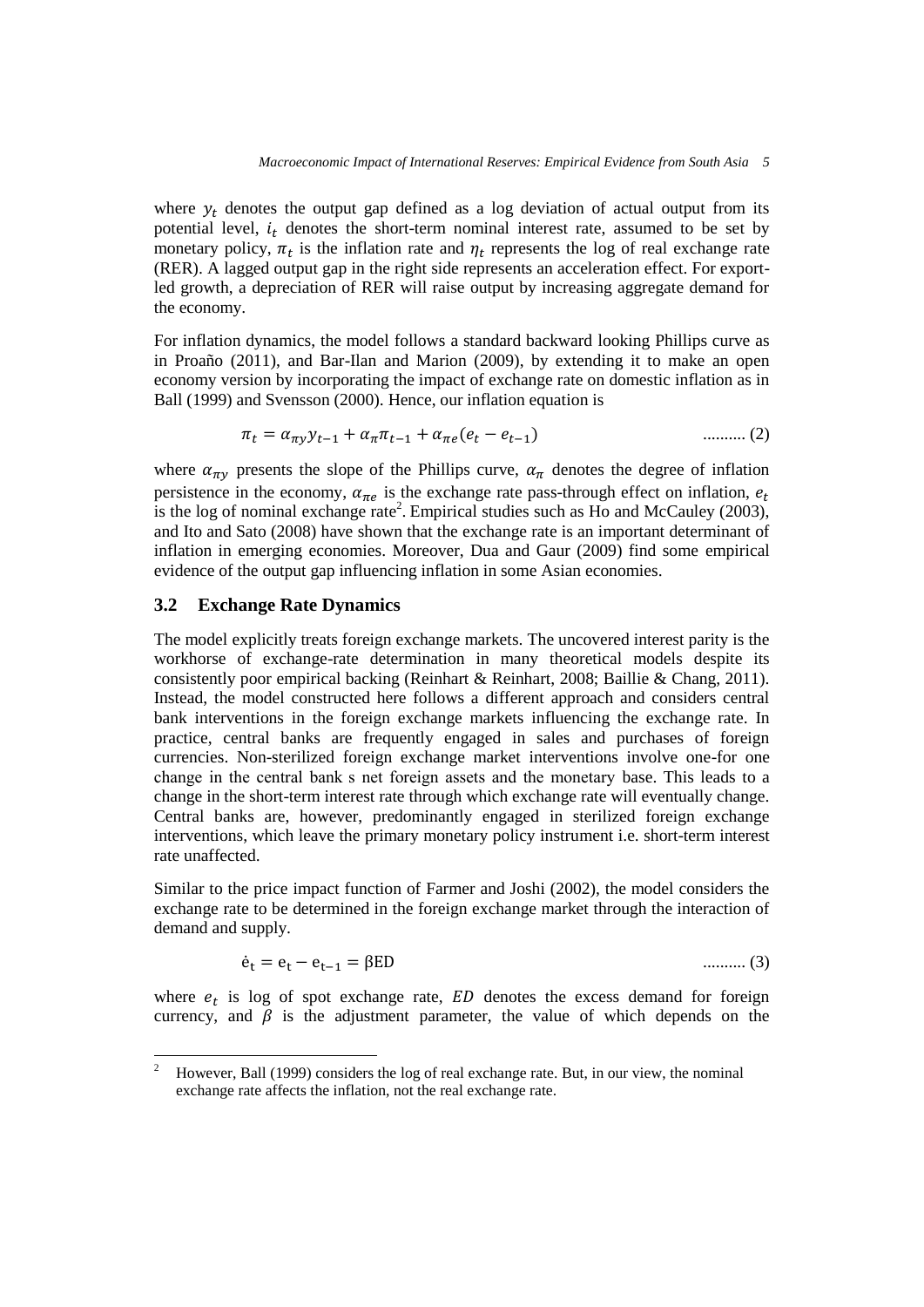perfectness of foreign exchange market. Excess demand is  $D_t^{fc}$  -  $S_t^{fc}$  where  $D_t^{fc}$  is the demand for foreign currency and  $S_t^{fc}$  is the supply of foreign currency.

Excess demand results in from the trading decisions of foreign exchange market customers. There are two different groups of customers in the foreign exchange market (Grauwe & Grimaldi, 2006). The first group includes all agents who act as customers in the market e.g. fund managers, hedge funds, export and importing firms. They buy and sell currencies according to the needs of their clients. The second group consists of the market makers, normally banks and foreign currency dealers, who take up the excess demand of customers. These market makers ensure that all customers buying and selling orders are fulfilled in the market. More importantly, the central bank is an additional and important market player in the foreign exchange markets, which buys and sells foreign exchange with a view of stabilizing the exchange rate and international reserve accumulation.

Considering these features of foreign exchange markets, the demand for foreign currency is considered as a function of the interest rate differential, output, and the level of international reserves relative to a certain target. A higher interest rate differential will cause capital inflows which lowers demand for foreign currency and vice-versa. Moreover, a higher output level (here represented by the output gap) will increase imports for which more foreign currency will be demanded. As a novel idea, the model considers that investors in the foreign exchange markets also look at the level of international reserves, which would provide both **confidence and collateral** for all sorts of foreign investors. If a country has enough foreign currency reserves, there would be a lower country risk which encourages capital inflows and lowers the demand for foreign currency. Instead, declining reserves, on the other hand, will encourage investors to get the foreign currency back as quickly as possible because of likely default, putting pressure on the demand for foreign currency. Therefore, the demand function for foreign currency is modelled as

$$
D_t^{fc} = -\alpha_{ei}(i_t - i_t^f) + \alpha_{ey}y_t - \alpha_{eR}(R_t - R^*)
$$
\n
$$
\qquad \qquad (4)
$$

where  $i_t$  is the interest rate,  $i_t$  $\boldsymbol{f}_{t}$  denotes the foreign interest rate,  $\boldsymbol{y}_{t}$  represents the output gap,  $R_t$  is the foreign currency reserves,  $R^*$ denotes some sort of a minimum or a target level of international reserves.

The supply of foreign currency through the capital account is captured by the first part of the demand function in an opposite way. The supply side considers two sources of foreign currency – first is the supply of foreign currency from exporters. Since exports are generally considered to depend on the RER, this component of supply of foreign currency is assumed to be a positive function of the RER. Second source of the supply of foreign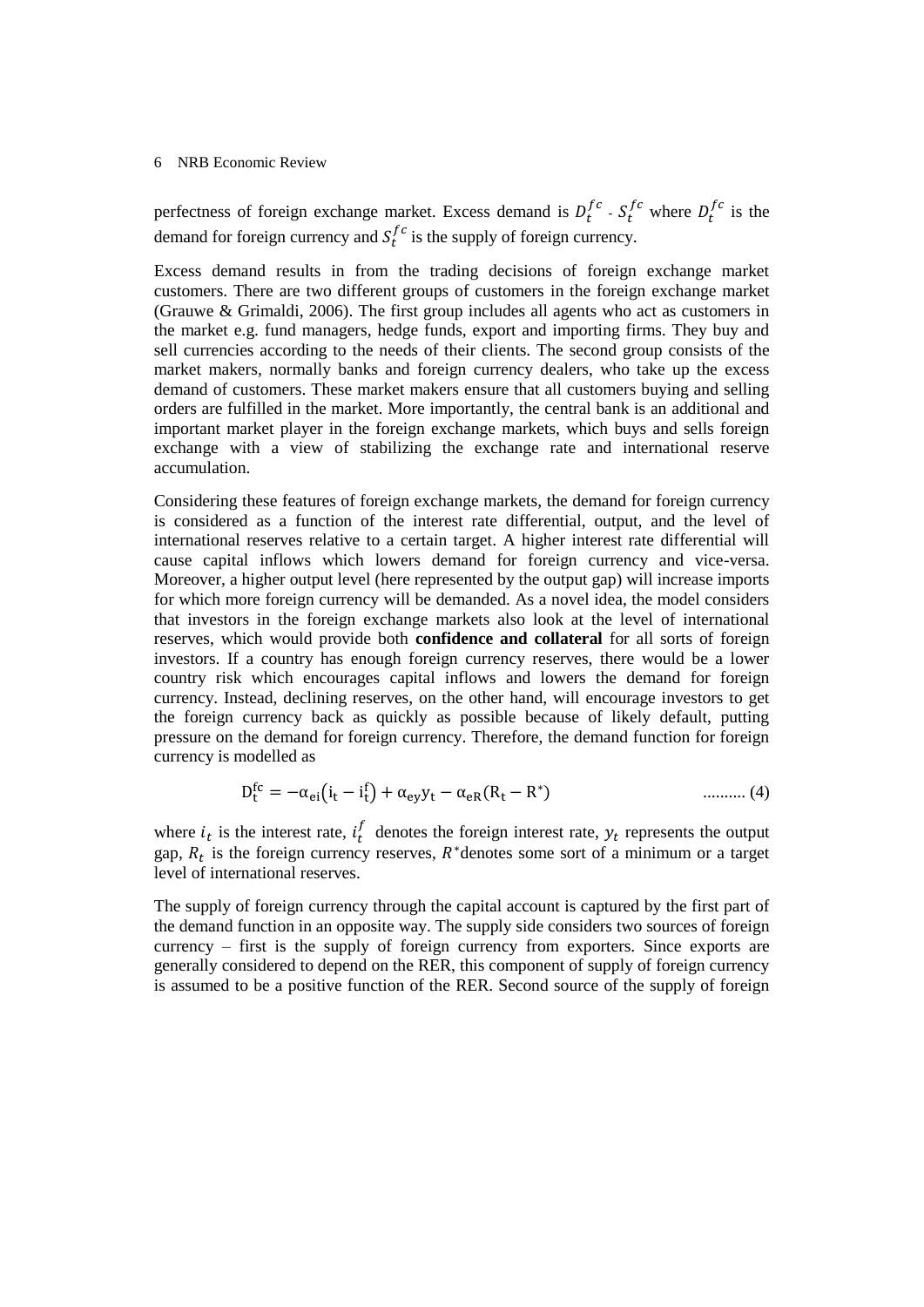currency is the central bank s intervention  $(I_t)$  (Almekinders, 1995; Grauwe & Grimaldi,  $2006)^3$ .

So, the supply of foreign currency in the foreign exchange market is modelled as

$$
S_t^{fc} = \alpha_{en} \eta_t + I_t \tag{5}
$$

where  $\eta$  is the log of RER, where  $I_t$  is the intervention, i.e. a sale of foreign currency.

Then, combining equation (3), (4) and (5) provides the equation for the exchange rate dynamics as

$$
\dot{e}_t \approx e_t - e_{t-1} = \beta_e[-\alpha_{ei}(i_t - i_t^f) + \alpha_{ey}y_t - \alpha_{eR}(R_t - R_t^*) - \alpha_{e\eta}\eta_t - I_t] \ \dots \dots \dots (6)
$$

In this way, the foreign exchange interventions influence the market exchange rate which has theoretical and empirical supports<sup>4</sup> (Disyatat & Galati, 2005; Dominguez & Frankel, 1993; Grauwe & Grimaldi, 2006; Mongkol, 2011).

In the efficient market model, only unsterilized interventions can influence the exchange rate by affecting the interest rate in money markets (Grauwe & Grimaldi, 2006). In practice however, central banks overwhelmingly use sterilized interventions, which also affect the exchange rate (Disyatat & Galati, 2005; Grauwe & Grimaldi, 2006; Mongkol, 2011). Aizenman and Glick (2008) find that the volume of sterilization has risen after the Asian financial crisis.

Since RER is  $E\frac{P}{I}$  $\frac{f^*}{P}$ , where E is nominal exchange rate, P<sup>\*</sup> represents the foreign price level and P denotes the domestic price level, taking log and differentiating with respect to time generate the equation for RER as,

$$
logRER_t = \eta_t = logE_t + logP_t^* - logP_t
$$
 ......... (7)

$$
\dot{\eta}_t \approx \eta_t - \eta_{t-1} = \dot{e}_t + \pi_t^f - \pi_t \tag{8}
$$

 $\ddot{\phantom{a}}$ <sup>3</sup> Three important objectives of interventions, documented by Moreno (2005) are as follows: influencing the level of the exchange rate; dampening the volatility of exchange rate volatility; and accumulating foreign currency reserves.

<sup>&</sup>lt;sup>4</sup> Almekinders (1995) views that the sterilized interventions affect the exchange rate through the portfolio balance channel and Archer (2005) adds two additional channels - signaling or expectation, and the order flows. In the portfolio balance channel, portfolio reallocation changes relative prices in the process and one type of the relative price changes might be exchange rates (Mongkol, 2011). In the signaling channel, intervention influences the exchange rate by changing the perceptions of market participant about the future (Dominguez & Frankel, 1993). In the order flow channel, central banks can alter the order flow with their own orders in the market.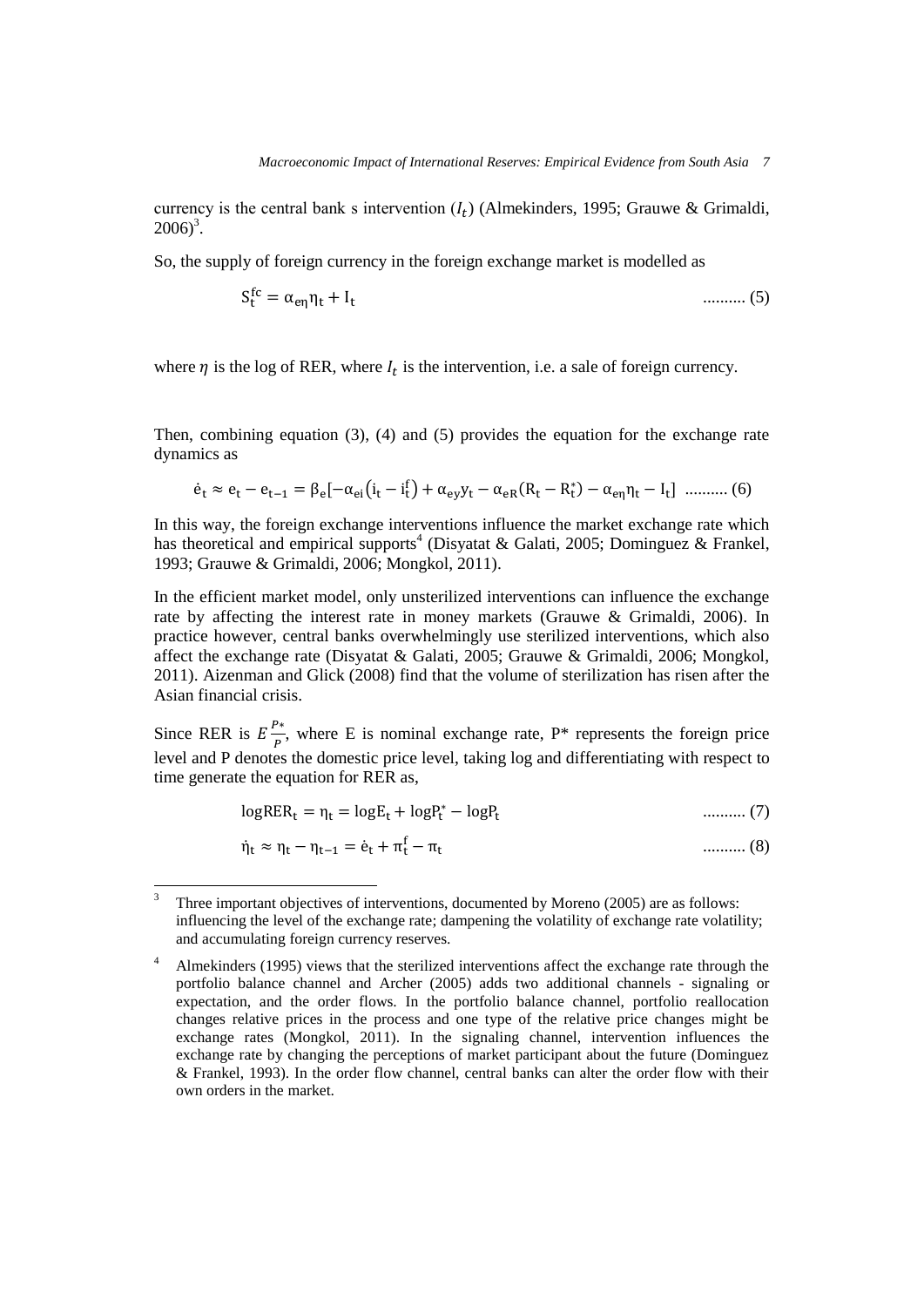Replacing equation (6) in equation (8), we get

$$
\eta_t - \eta_{t-1} = \beta_e \left[ -\alpha_{ei} (i_t - i_t^f) + \alpha_{ey} y_t - \alpha_{eR} (R_t - R_t^*) - \alpha_{e\eta} \eta_t - I_t \right] + \pi_t^f - \pi_t \quad \dots \dots \dots (9)
$$

# **3.3 Reserve Accumulation Process**

It is assumed that the central bank s reserve level varies primarily with foreign exchange interventions<sup>5</sup>. Through purchase interventions, the level of international reserves increases, but through sells interventions, such a reserve level declines. In order to maintain a competitive RER (and even a stable nominal exchange rate), central banks actively participate in the foreign exchange market. A competitive RER is considered as an important development strategy (Eichengreen, 2008), and the exchange rate stability is considered as a public good (Almekinders, 1995). Through interventions, central banks try to limit the fluctuations of the exchange rate around the fundamental trend line determined by the purchasing power parity in line with the fear of floating hypothesis of Calvo and Reinhart (2002) – avoiding appreciation due to competitiveness concerns and depreciation due to balance sheet effects (Rajan, 2010).

Following Almekinders (1995), foreign exchange interventions are modelled in terms of an intervention response function as  $I_t = Fz_t$ , where F is a row vector containing response coefficients, and  $z_t$  is a column vector of state variables<sup>7</sup>. Central banks, looking at the real exchange rate, intervene in the foreign exchange market - supplying and buying foreign currencies<sup>8</sup>. In the case of depreciation, central banks sell foreign currency ( supplying foreign currency) and in the case of appreciation, central banks purchase foreign currency, to maintain the RER stable. If  $\eta = 0$  i.e. RER = 1, there will be no interventions. This is similar to the exchange rate targeting rule of foreign exchange interventions. Under this rule, central banks intervene if the exchange rate deviates from its fundamental values. If  $\eta = 0$ , the spot exchange rate is at the fundamental level implied by the purchasing power parity.

 5 In addition to foreign exchange intervention, the level of international reserves may vary due to valuation changes, income flows (e.g., accrual of interest), and debt operations of the central bank on behalf of other agents, particularly the government (Adler & Tovar, 2011).

<sup>6</sup> One of the key findings of the open economy macro literature is that nominal exchange rates and real exchange rate move quite closely together, except in highly inflationary environment (Rodrik, 2008, 8)

<sup>7</sup> Frenkel and Stadtmann (2001) show that intervention function can be derived from the minimization of the central bank loss function of  $L_t = \alpha (s_t - s_t^*)^2 + \beta (I_t - I_t^*)^2$ , where denotes the log of the nominal exchange rate and  $I_t$  is the size of central bank intervention measured as a change in currency reserves. An asterisk represents the target level of respective variable and, a and b are the relative importance of the two objectives.

<sup>&</sup>lt;sup>8</sup> Almekinders (1995, 160) argues that promoting a stable exchange rate system is the part of commitment with the Articles of Agreement of the International Monetary Fund (IMF) as amended in 1992 to "counter disorderly exchange market condition.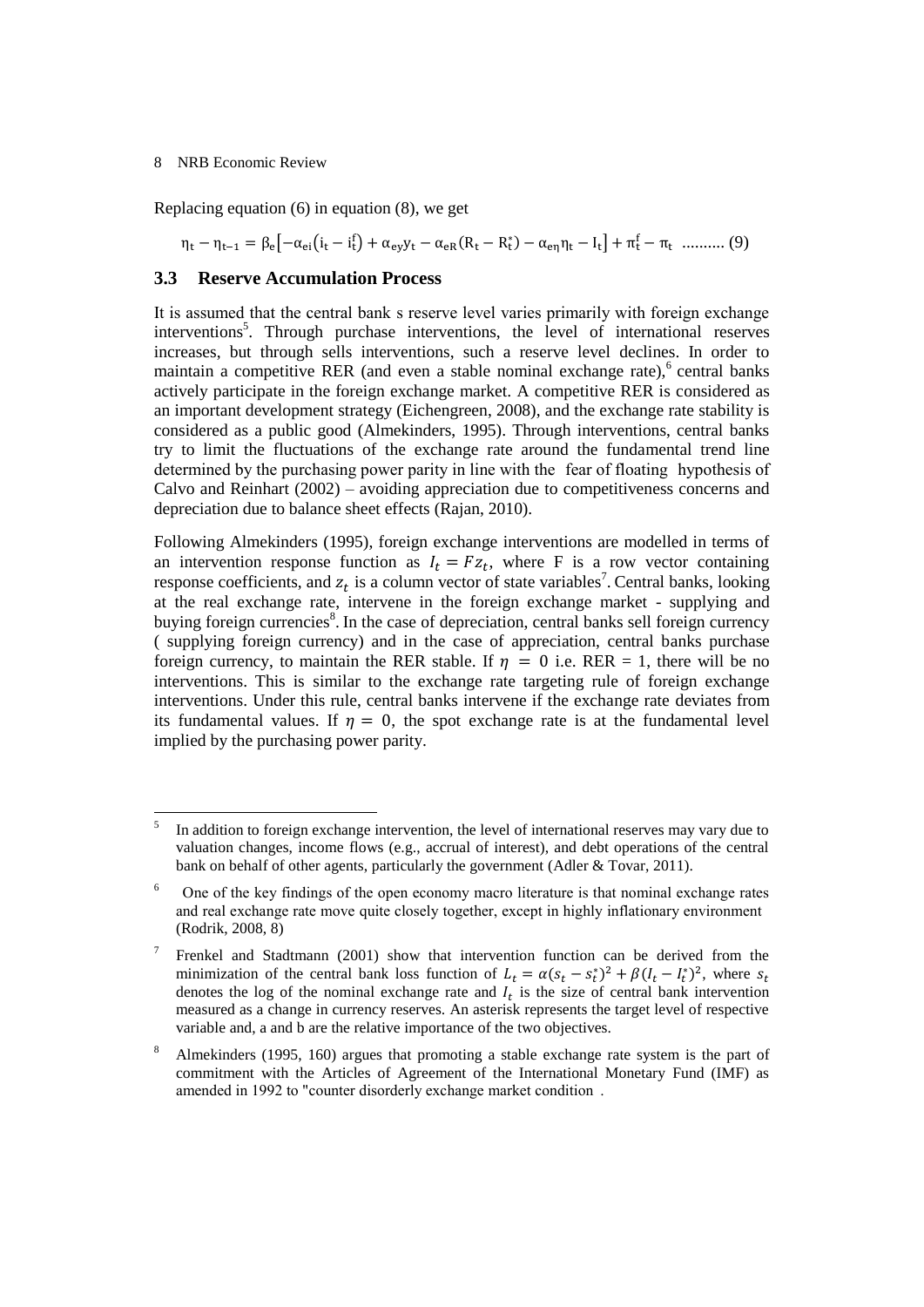There is also another rule mentioned in the literature, which is called a leaning-against the-wind strategy, in which the central bank does not refer to any specific target value, but intervenes to counter the past exchange rate movement. Grauwe and Grimaldi (2006) find, through model simulations, that both rules are capable of eliminating the bubble and these rules ensure the exchange rate to better reflect the underlying fundamentals by reducing the role of chartists. In addition, incorporation of the level of foreign currency reserves (deviation from certain minimum or optimum level of it) is the novel aspect of the model. Consideration of maintaining a certain reserve level may also cause central banks to intervene in the foreign exchange market. Aizenman and Sun (2009) find the behaviour of central banks that reflects the fear of losing currency reserves in the aftermath of the global financial crisis of 2007.

Considering these facts, the model considers the foreign exchange intervention function as follows.

$$
I_{t} = \beta_{n} \eta_{t} + \beta_{R} (R_{t} - R_{t}^{*})
$$
 (10)

Then, the reserve accumulation by the central bank is assumed to be through intervention in the foreign exchange market. A change in foreign currency reserves is simply equivalent to the amount of interventions. Since  $I_t$  is the sale of foreign currency in interventions, a change in the foreign currency reserves can be written as

$$
\dot{R}_t \approx R_t - R_{t-1} = -I_t = -(\beta_\eta \eta_t + \beta_R (R_t - R_t^*))
$$
 ......... (11)

When  $\eta > 0$  i.e. undervaluation of the RER, a central bank sells foreign currency so that international reserves will decline. On the other hand, when  $\eta$  < 0, i.e. overvaluation of RER, a central bank purchases foreign currency so that international reserves will increase. Similarly, when  $R_t > R^*$ , a central bank wants to sell foreign currency, but when  $R_t < R^*$ , a central bank buys the foreign currency from the market.  $R^*$  tends to indicate a minimum or critical level of precautionary international reserves.

# **3.4 Monetary Policy Rule**

The model considers sterilized interventions, leaving the short-term interest unaffected, so that monetary policy can set the short-term interest rate. In place of conventional Taylor rule, the model uses a modification of it, considering small open economies following the studies of Berument and Tasci (2004), Kato, Proano and Semmler (2009), and Shrestha and Semmler (2015a, 2015b) in which monetary policy reacts not only to the output gap and inflation, but also to the deviation of foreign currency reserves from its minimum ( or optimum) level as,

$$
i_t = i_0 + \phi_y y_t + \phi_\pi (\pi_t - \pi_0) - \phi_R (R_t - R^*)
$$
 ......... (12)

where  $i_t$  is the short term interest, which is monetary policy instrument,  $i_0$  is a steady state nominal interest rate,  $\pi_0$  represents a steady state inflation rate.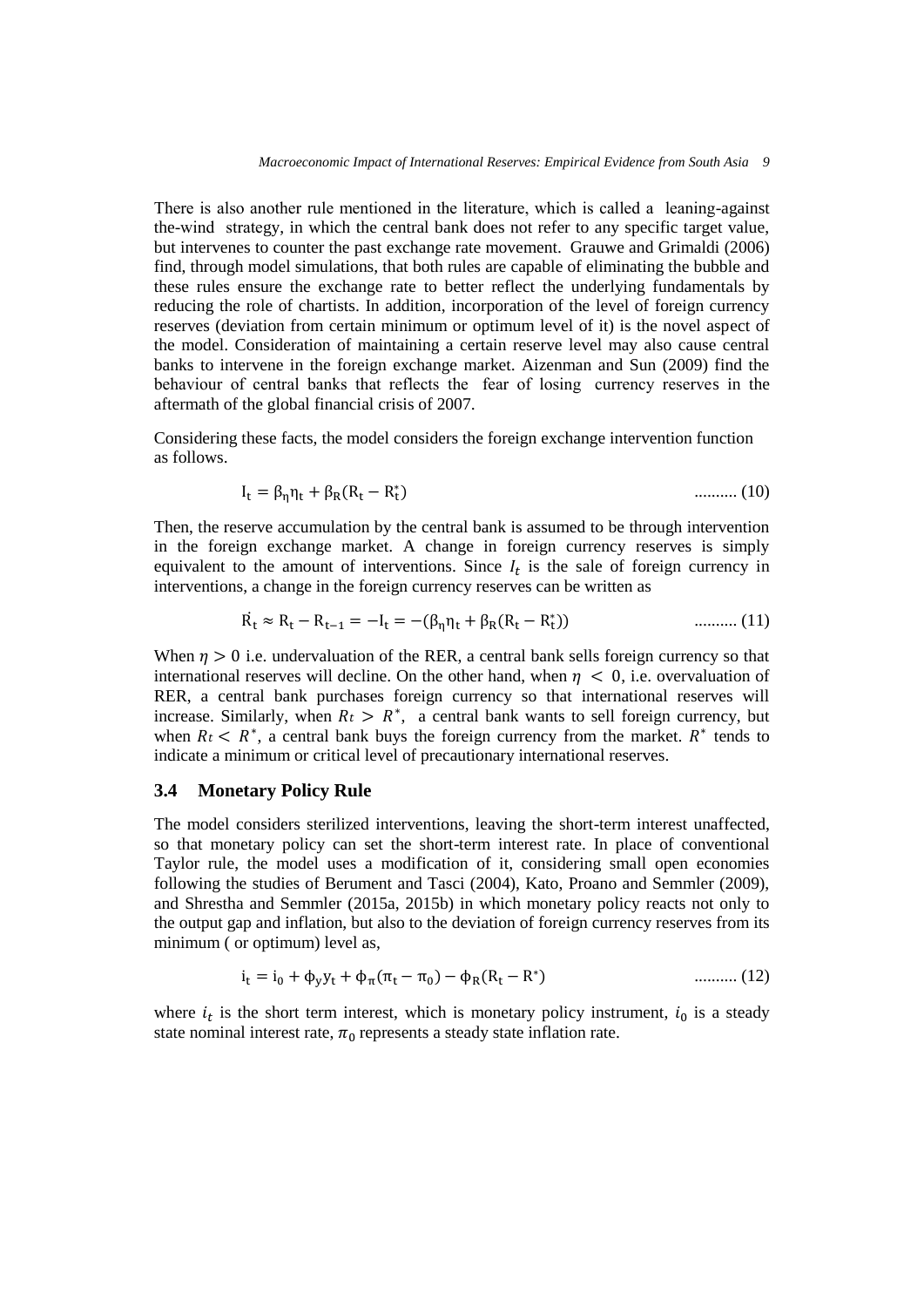1

Combining equation  $(1)$ ,  $(2)$ ,  $(9)$ ,  $(11)$  and  $(12)$  makes the complete model. The model includes four state variables such as  $y_t$ ,  $\pi_t$ ,  $\eta_t$ ,  $R_t$ , monetary policy variable  $i_t$ , exogenous variables such as  $i_t^j$  $f_t^f$ ,  $\pi_t^f$  and steady state (or target) variables such as  $i_0$ ,  $\pi_0$ ,  $R^*$ . By replacing  $i_t$  with monetary policy rule in output equation and exchange rate equation, we get a system of four variables  $y_t$ ,  $\pi_t$ ,  $\eta_t$ ,  $R_t$  as follow.

$$
y_t = \alpha_y y_{t-1} - \alpha_{yr} (i_t - \pi_t) + \alpha_{yn} \eta_{t-1}
$$
  
\n
$$
\pi_t = \alpha_{\pi y} y_{t-1} + \alpha_{\pi} \pi_{t-1} + \alpha_{\pi e} (e_t - e_{t-1})
$$
  
\n
$$
e_t - e_{t-1} = \beta_e (-\alpha_{ei} (i_t - i_t^f) + \alpha_{ey} y_t - \alpha_{en} (R_t - R_t^*) - \alpha_{en} \eta_t - I_t)
$$
  
\n
$$
\eta_t - \eta_{t-1} = \beta_e [-\alpha_{ei} (i_t - i_t^f) + \alpha_{ey} y_t - \alpha_{en} (R_t - R_t^*) - \alpha_{en} \eta_t - I_t] + \pi_t^f - \pi_t
$$
  
\n
$$
R_t - R_{t-1} = -I_t = -(\beta_{\eta} \eta_t + \beta_R (R_t - R^*))
$$
  
\n
$$
i_t = i_0 + \phi_y y_t + \phi_\pi (\pi_t - \pi_0) - \phi_R (R_t - R^*)
$$

# **IV. DATA AND METHODOLOGY**

The above system shows the complex interrelationship among four variables namely output, inflation, exchange rate and international reserves. There is no straight forward way of hypothesizing the relationship between variables in the system. However, as briefly discussed in the first section, international reserves may have positive association with economic growth and inflation but negative with real exchange rate.

Further, although there is contemporaneous impact of variables in the above model, in practice it takes time to have impact by one variable on others because of several kinds of lags such as recognition, decision and implementation. Hence, the essence of the above model can be well represented by a reduced form VAR which is now well established in applied macroeconomics. Avoiding complexities and given the nature of data and their availability, the following VAR model is set up to capture the essence of the above theoretical model.

$$
Y_{i,t} = \alpha_0 + B(L)Y_{i,t} + C(L)X_{i,t} + \varepsilon_{i,t}
$$
 (13)

where  $Y_{i,t}$  is a set of endogenous variables GDP growth (g), inflation ( $\pi$ ), real exchange rate (rer) and international reserve as percentage of GDP (resgdp), and  $X_{i,t}$  is a set of exogenous variable i.e. inflation ( $usinf$ ) and interest rate ( $ustb1y$ ) in the US. Instead of calculating output gap despite mentioned in the theoretical model, we take GDP growth since there is no unanimous method for calculating output gap. For the real exchange rate, we have computed the real exchange rate with the US dollar, which is still a major reserve currency. The *rer* is a real exchange rate index  $(2010=100)$ . As an indicator for international reserves, we have taken the international reserves as a percentage of  $GDP<sup>9</sup>$ .

There are other ratios also observed and monitored in recent year such as the Guidotti-Greenspan s rule of covering short-term debts for 1 year, number of months of imports covered, and international reserves– broad money ratio, for detail Shrestha and Semmler (2015a).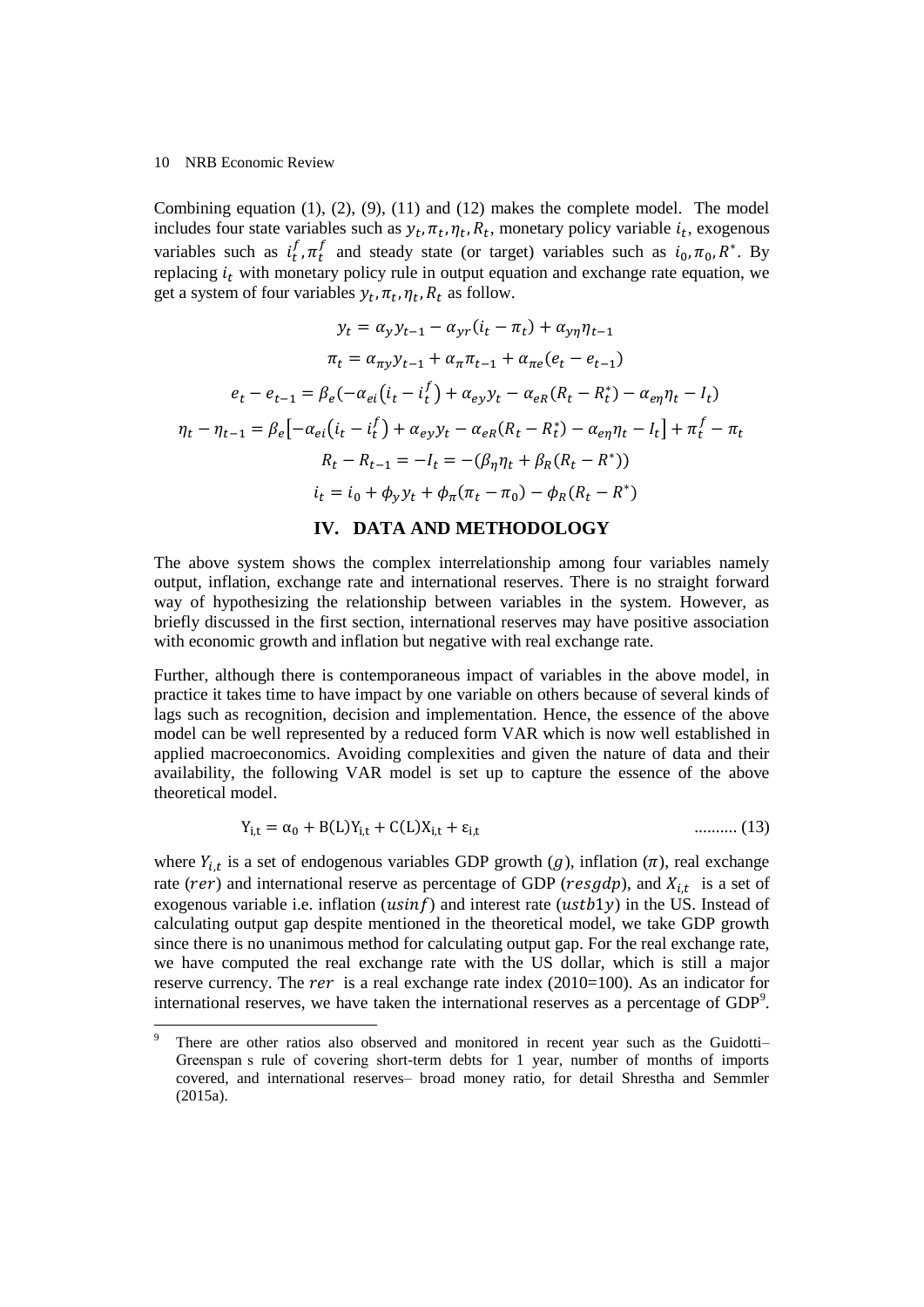$\varepsilon_{i,t}$  reflects the model's error term  $\sim$ iid(0, ).  $B(L)$  and  $C(L)$  are matrix polynomials in the lag operator.

We apply the Panel VAR technique which combines the traditional VAR technique with panel-data approach, which allows the capturing of unobserved individual heterogeneity (Love & Zicchino, 2002). Five South Asian countries – Bangladesh, India, Nepal, Pakistan and Sri Lanka have been selected for the panel study. Annual data for the period of 1990-2014 are used. This is the period of economic liberalization and opening up the economy in these countries. All data are collected from World Bank's World Development Indicators (WDI, December 2015), except one-year US treasury bill rate which is collected from Federal Reserve Bank's website<sup>10</sup>.

# **V. EMPIRICAL ANALYSIS**

## **5.1 Trend of International Reserve Accumulation in South Asia**

This section presents the pattern of international reserve accumulation in the selected South Asian countries. Figure 1, 2 and 3 present international reserve accumulation in these countries as a percentage of GDP, number of months of import of goods and services covered, and short-term debt as a percentage of international reserves respectively. Figure 1 shows that all of the selected countries observed rise in reserve accumulation in the first half of 1990s and witnessed a decline in the second half during which East Asian countries passed through the severe financial crisis. After 2000, all selected countries observed a substantial rise in international reserve accumulation despite some fluctuations. Such a rising trend continued with some break in 2008 in Nepal. India experienced a decline in international reserve accumulation after the global financial crises of 2007. International reserve accumulation registered a decline in Sri Lanka and Pakistan after 2003 until 2008. Despite some improvement in reserve accumulation in 2007 in Pakistan, this trend did not continue. But, Sri Lanka witnessed improvement after 2008. Gradual improvement in reserve accumulation was observed in Bangladesh after continuous decline until 2001. Except Pakistan, reserve accumulation in other countries in recent years is higher than what they had in the 1990s.

Except Nepal, the highest level of international reserve accumulation as a percentage of GDP (22.3 percent ) was observed by India in 2007. On the other hand, after the East Asian crisis countries such as China, Thailand, South Korea and Malaysia continuously increased their reserve accumulation as seen in Figure 1(b). These East Asian countries accumulated international reserves above 50 percent of GDP, except South Korea until the global financial crisis. Despite some drop during the recent global crisis, reserve accumulation increased afterward before slightly declining in recent years. Still, the level of reserve accumulation in East Asian countries remained higher than that of in South Asian countries.

 $10\,$ <sup>10</sup> http://www.federalreserve.gov/releases/h15/data.htm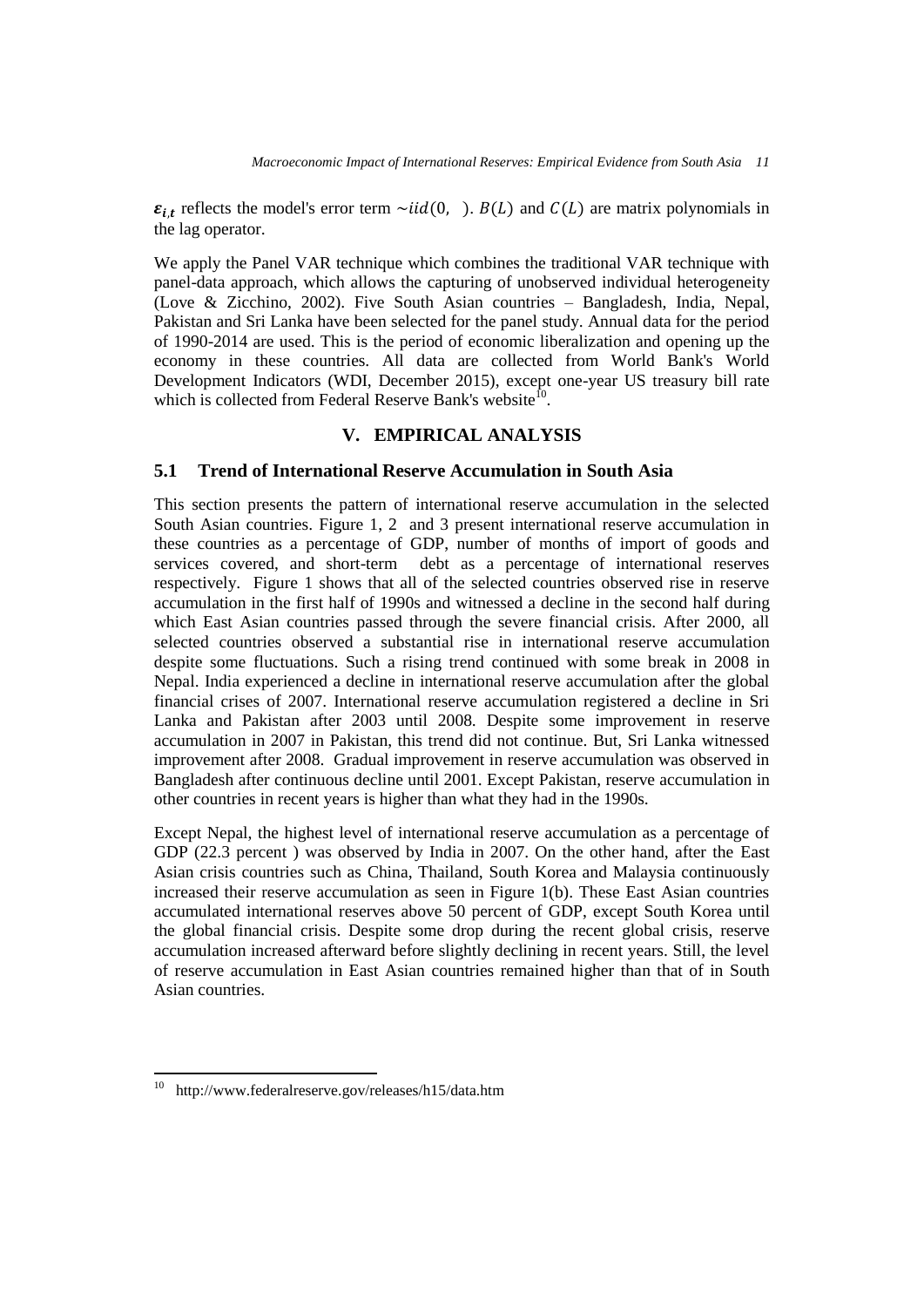

#### **Figure 1: International Reserve Accumulation as % of GDP**

*Source: World Development Indicators, World Bank (December 2015)*

Another highly used indicator of international reserve accumulation is the number of months of imports of goods and service covered. As shown in Figure 2, all selected South Asian countries observed a rise in months of imports of goods and services in the first half of 1990s and a fall in the second half of 1990s. After 2000, India, Nepal and Pakistan witnessed a sharp increase in the number of months of imports covered until 2003, but Sri Lanka and Bangladesh recorded only a slight increase. After 2004, the number of months of imports covered declined sharply in India and Pakistan. This trend continues despite slight improvement in some years. However, the number of months covered in India has been higher than 6 months, while in Pakistan remained about 4 months in 2014. Interestingly, the number of months of imports covered in Bangladesh and Sri Lanka shows a similar pattern, i.e. a rise after the global financial crisis for the next two years, then decline in 2011, before slight improvement thereafter above 3 months of imports covered. Nepal observed a rising trend over the sample period, reached as high as 9 months in 2014.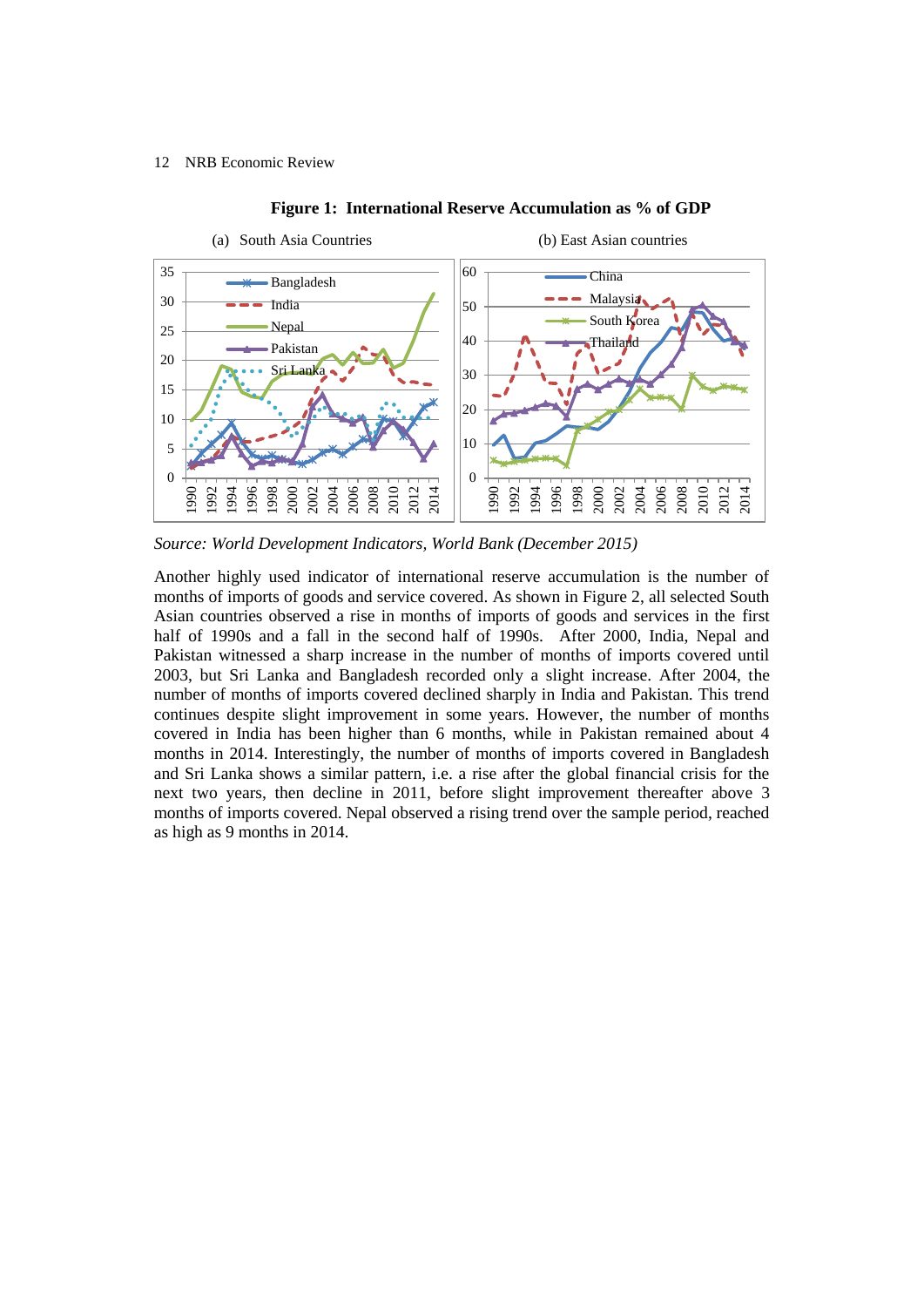

**Figure 2 : No. of Months of Import of Goods and Service Covered**

Figure 3 shows the adequacy of international reserve accumulation from capital account perspective. People argue that traditional benchmark rule of 3 months of imports covered is inadequate from the perspective of sudden capital outflows as observed in East Asian countries in 1997 (Obstfeld, et al., 2010). Hence, the recent Greenspan-Guidotti rule argues that countries should have international reserves sufficient to cover short-term debt for one year (Jeanne & Ranciere, 2006). In 1990, India and Pakistan had international reserves not enough to cover all short-term debt. However, the situation improved thereafter observing sharp decline in short-term debt to international reserves ratio in all South Asian countries. However, Pakistan witnessed a sharp increase in short-term debt to international reserve ratio in 1995 and 1996, which has since declined. Sri Lanka also observed rise in a short-term debt to international reserves ratio in 1999 and 2000, and later in 2007 and 2008, again increased in 2012 and remained at that level till 2014. Likewise, India recorded a modest rise in this ratio in recent years. On the other hand, Bangladesh maintained the short-term debt to international reserve ratio below 40 percent throughout the sample period and witnessed a decline in recent years. Since capital account is not open in Nepal, the short-term debt to international reserve ratio has remained very low. From the point of view of Greenspan-Guidotti rule, the selected South Asian countries are in a comfortable position in international reserve accumulation because of (partial) control on capital account in recent years, except Sri Lanka who observed high volatility of this ratio because of more open capital account.

*Source: World Development Indicators, World Bank (December 2015)*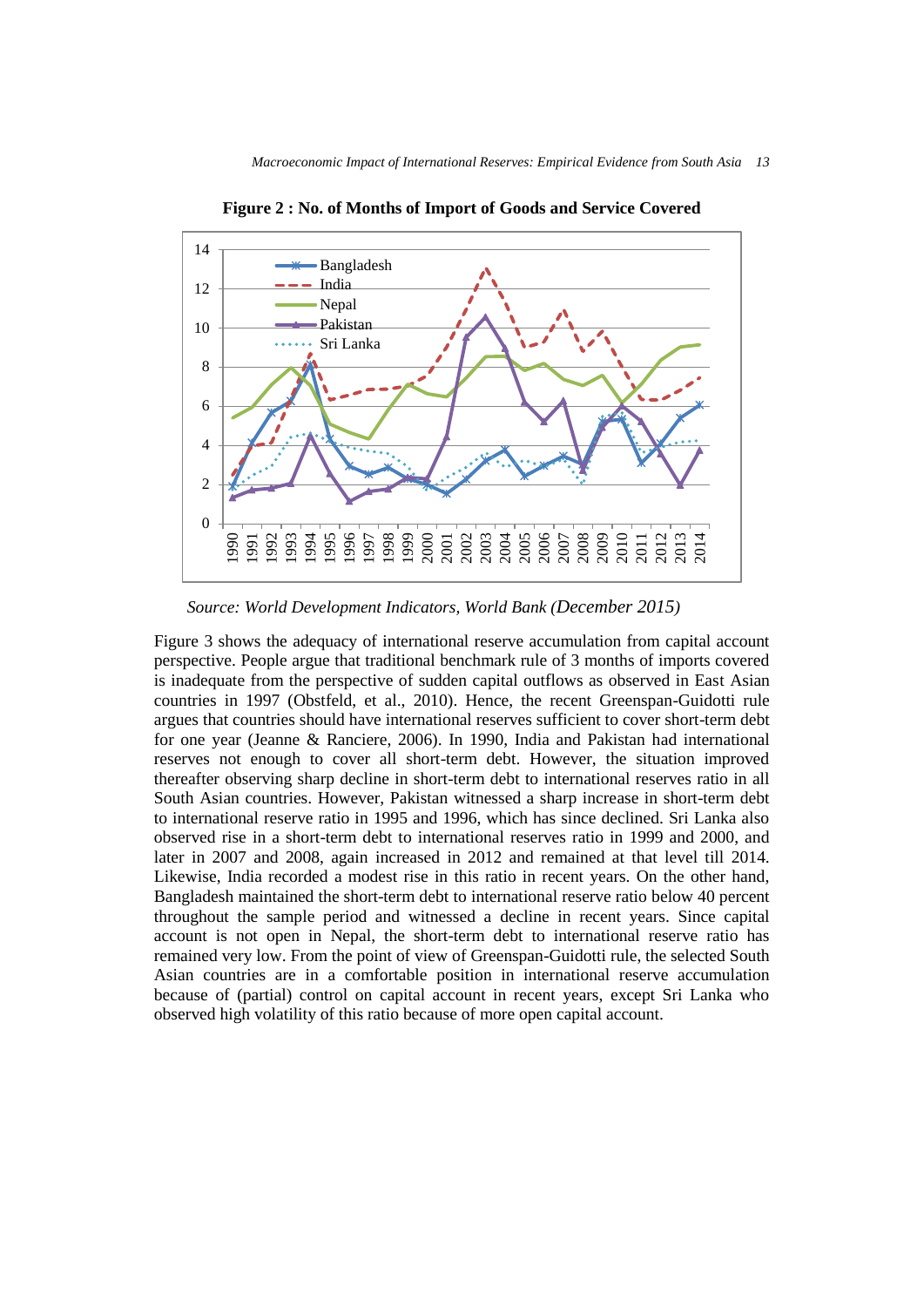

**Figure 3: Short-term Debt as % of International Reserves**

## **5.2 Macroeconomic Performance of South Asia**

Before doing empirical analysis, this section describes the macroeconomic performance in the selected countries over the sample period. During 1990-2000, except Pakistan, other selected countries registered a growth of their economy close to 5 percent or more (Table 1). India grew at a comparatively higher rate of 5.6 percent on average. During that period, Malaysia grew by 7.4 percent<sup> $11$ </sup> and China grew by 9.9 percent. Hence, economic growth in South Asia during 1990-2000 had remained moderate. Except Nepal and Pakistan, other South Asian countries improved their growth performance during 2001-2014 with India increasing its economic growth rate to 7.2 percent. Although China continued to maintain higher rate even after the East Asian crisis, economic growth in other East Asian countries decelerated, for example, Malaysia grew by 4.8 percent during 2001-2014 (Table 1).

*Source: World Development Indicators, World Bank (December 2015)*

 $11\,$ Average economic growth in Malaysia will go up if we remove the crisis period of 1997 and 1998.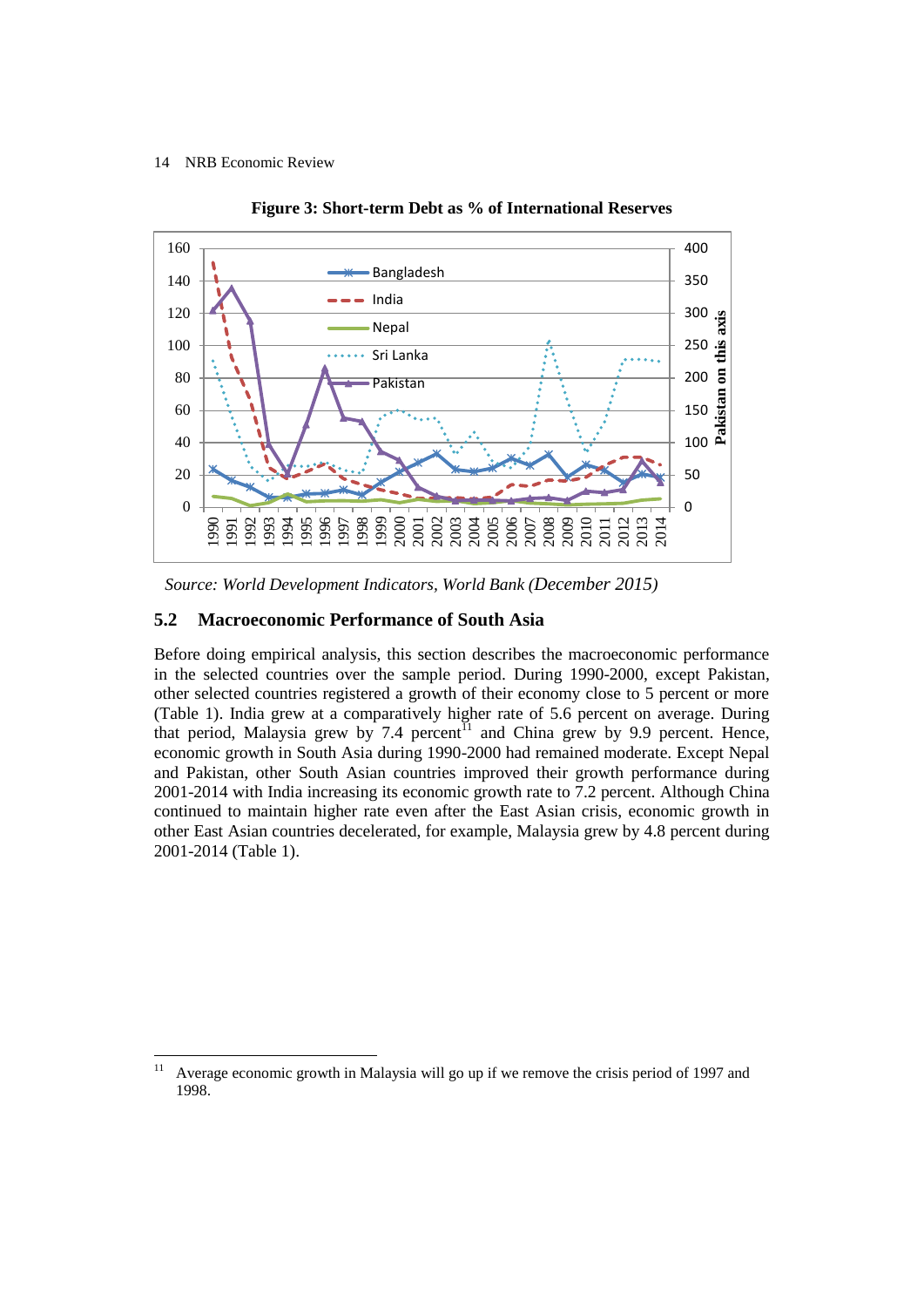| <b>Countries</b> | GDP Growth $(g)$ |           | Inflation $(\pi)$ |           |
|------------------|------------------|-----------|-------------------|-----------|
|                  | 1990-2000        | 2001-2014 | 1990-2000         | 2001-2014 |
| Bangladesh       | 4.8              | 5.8       | 5.38              | 6.81      |
| India            | 5.6              | 7.2       | 9.04              | 7.08      |
| Nepal            | 5.0              | 4.1       | 8.98              | 7.16      |
| Pakistan         | 4.0              | 4.1       | 9.23              | 8.98      |
| Sri Lanka        | 5.3              | 5.5       | 10.79             | 9.41      |
| Malaysia         | 7.4              | 4.8       | 3.47              | 2.30      |
| China            | 9.9              | 9.8       | 7.07              | 2.44      |

**Table 1: Economic Growth and Inflation (in %)**

*Source: World Development Indicators, World Bank (December 2015)*

On the inflation front, the performance of South Asia remained relatively weak compared to East Asian countries. Except Bangladesh, other South Asian countries recorded inflation close to double digit during 1990-2000. However, these countries reduced their average inflation slightly during 2001-2014, which is still substantially higher than in Malaysia and China.

Figures 4, 5 and 6 show the external balance on goods and services, current account balance and remittance flows as a percentage of GDP in the selected countries. All selected countries in South Asia have a deficit in external balance on goods and services. Among them, such a deficit in Nepal has reached more than a quarter of GDP (Figure 4). However, due to inflows of substantial amount of remittance, current account has been in surplus in Nepal and Bangladesh (Figure 5). After 2001, remittance inflows started increasing in Nepal and Bangladesh. Remittance in Sri Lanka has also been increasing, which has now reached about 9 percent of GDP. Remittance inflows, in fact, contribute to accumulate international reserves in these countries.



**Figure 4: External Balance on Goods and Services (% of GDP)**

*Source: World Development Indicators, World Bank(December 2015)*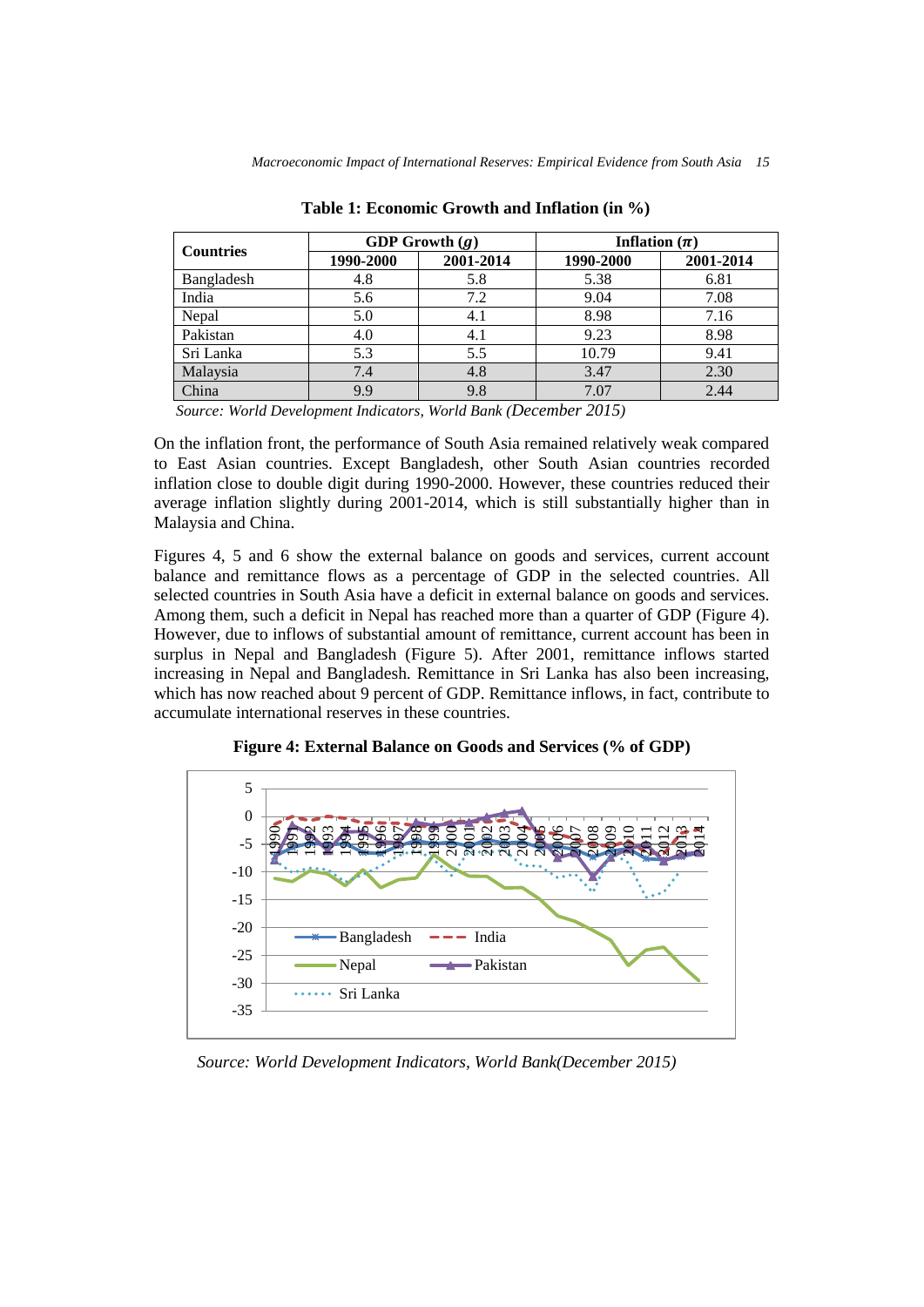



*Source: World Development Indicators, World Bank(December 2015)*



**Figure 6: Remittance Inflows (% of GDP)**

*Source: World Development Indicators, World Bank(December 2015)*

# **5.3 Unit Root Tests**

It is necessary to test for unit roots in time series data prior to statistical analysis for avoiding spurious results. The Levin and Lin Test, and Im, Pesaran & Shin W-Stat are utilized to test the null hypothesis of non-stationarity since VAR methodology requires variables to be stationary. Table 2 presents the test results for panel unit root. GDP growth (g) and inflation  $(\pi)$  are stationary, while log(rer) and resgdp are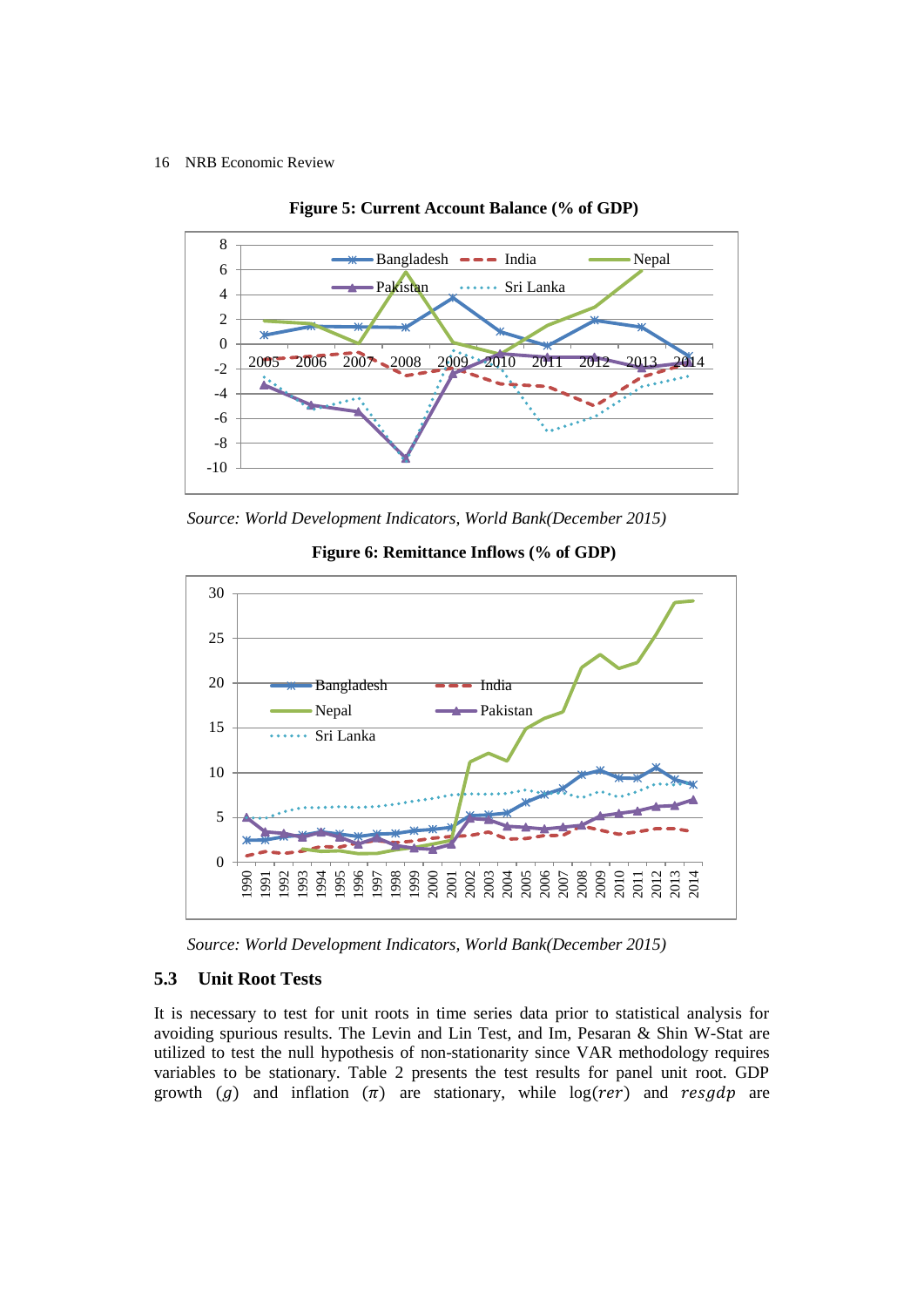nonstationary in level, but stationary in first difference. Moreover, usinf is stationary but  $ustb1y$  is not; however, the first difference of  $ustb1y$  is stationary.

| Variables | Levin, Lin & Chu Stat | Prob. | &<br>Im.<br>Pesaran | Prob. |
|-----------|-----------------------|-------|---------------------|-------|
|           |                       |       | Shin W-Stat         |       |
| g         | $-6.50$               | 0.00  | $-5.72$             | 0.00  |
| π         | $-4.85$               | 0.00  | $-3.92$             | 0.00  |
| log(rer)  | 0.86                  | 0.81  | 0.93                | 0.82  |
| dlog(rer) | $-6.85$               | 0.00  | $-5.13$             | 0.00  |
| resgdp    | 0.13                  | 0.55  | 0.64                | 0.74  |
| d(resgdp) | $-7.32$               | 0.00  | $-5.87$             | 0.00  |
| usinf     | $-4.20$ (ADF stat)    | 0.00  |                     |       |
| ustb1v    | $-1.83$ (ADF stat)    | 0.35  |                     |       |
| d(ustb1y) | $-4.49$ (ADF Stat)    | 0.00  |                     |       |

**Table 2: Panel Unit Root Test (with intercept, lags selected by AIC)**

*Source: Author's calculation*

# **5.4 Panel VAR Estimation**

# *5.4.1 Lag Selection*

It is essential to select an appropriate lag for VAR estimation. Using the AIC criterion, we confirm that the number of lags to apply in the VAR is two (Table 3a). We also conclude that the VAR specification satisfies the stability conditions since all roots are inside the unit circle (Table 3b).

## **Table 3a: VAR Lag Order Selection Criteria**

Endogenous variables: GDPG INF DLOG(RER) D(RES) Exogenous variables: C USINF(-1) D(USTB1Y(-1)) Sample: 1990 2014 Included observations: 100

| Lag | LogL      | LR     | <b>FPE</b> | AIC      | SC       |
|-----|-----------|--------|------------|----------|----------|
| 0   | $-520.36$ | NA     | 0.49       | 10.65    | $10.96*$ |
|     | $-486.14$ | 63.66  | 0.34       | 10.28    | 11.01    |
| 2   | $-467.82$ | 32.60  | $0.33*$    | $10.24*$ | 11.38    |
| 3   | $-457.69$ | 17.21  | 0.37       | 10.35    | 11.92    |
| 4   | $-436.15$ | 34.90* | 0.34       | 10.24    | 12.22    |

\* indicates lag order selected by the criterion

LR: sequential modified LR test statistic (each test at 5% level) FPE: Final prediction error AIC: Akaike information criterion SC: Schwarz information criterion HQ: Hannan-Quinn information criterion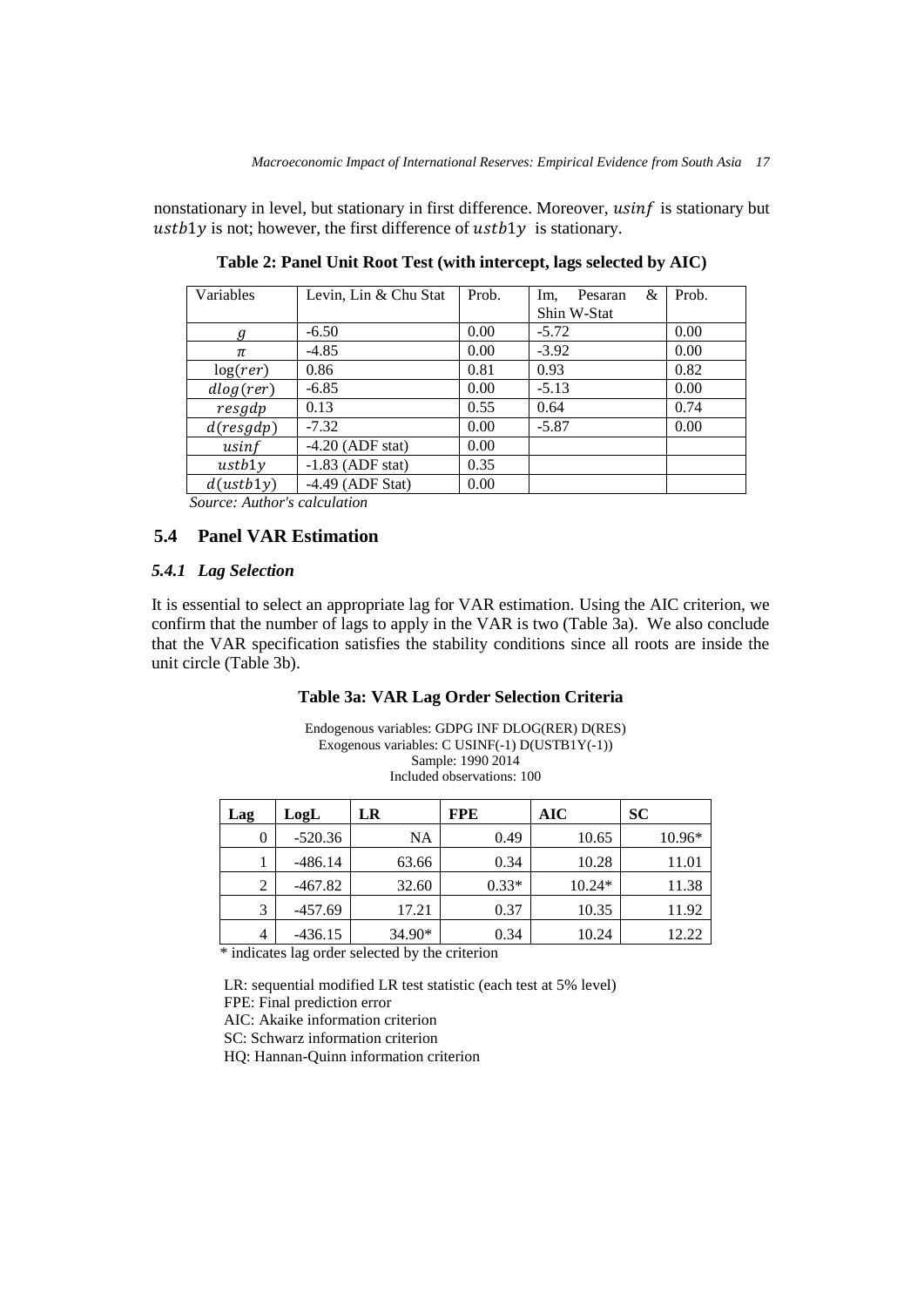| Root                    | Modulus  |
|-------------------------|----------|
| 0.576596 - 0.177660i    | 0.603345 |
| $0.576596 + 0.177660$ i | 0.603345 |
| 0.500357                | 0.500357 |
| 0.138661 - 0.467475i    | 0.487606 |
| $0.138661 + 0.467475i$  | 0.487606 |
| $-0.352732 - 0.279001i$ | 0.449735 |
| $-0.352732 + 0.279001i$ | 0.449735 |
| $-0.198499$             | 0.198499 |

Endogenous variables:  $g \pi d(log(rer)) d(res)$ Exogenous variables: c usinf(-1)  $d$ (ustb1y(-1)) Lag specification: 1 2

**Table 3b: Roots of Characteristics Polynomial**

 No root lies outside the unit circle. VAR satisfies the stability condition. *Source: Author's calculation*

# *5.4.2 Empirical Results*

First, VAR model is estimated in the pool data ignoring the country heterogeneity. Detail results are in Table 4. Although the VAR estimates do not present the p-values for testing the corresponding parameters (in Eviews), based on each value of the t-statistics by using a critical point of  $t_0 = 2$  or 1.96, we can determine whether or not a lagged variable has a significant adjusted effect on the corresponding dependent variable (Agung, 2009). Accordingly, it seems that except international reserves, other three variables are found to be affected by the past values and there is no any positive association between economic growth and inflation in the selected countries.

Although one year lag change in  $log(rer)$  has a positive effect as expected, albeit insignificant, two-year lag change in  $log(rer)$  has a significant negative impact on economic growth, which may be due to a significant import content in domestic production such as the high volume of petroleum products. Change in international reserves ratio  $(resgdp)$  is found to affect economic growth positively, although the first lag is insignificant, the second lag is statistically significant with a positive sign. As explained in section 3, international reserve accumulation can affect economic growth positively in various ways. The US inflation rate is also found to have significant negative effect on economic growth, which may be due to the impact on the real exchange rate. If we look at the third column of Table 4, inflation is found to be affected by its own past value only. In contrast to Khan (1979), reserve accumulation is not found to affect inflation as predicted by the quantity theory of money.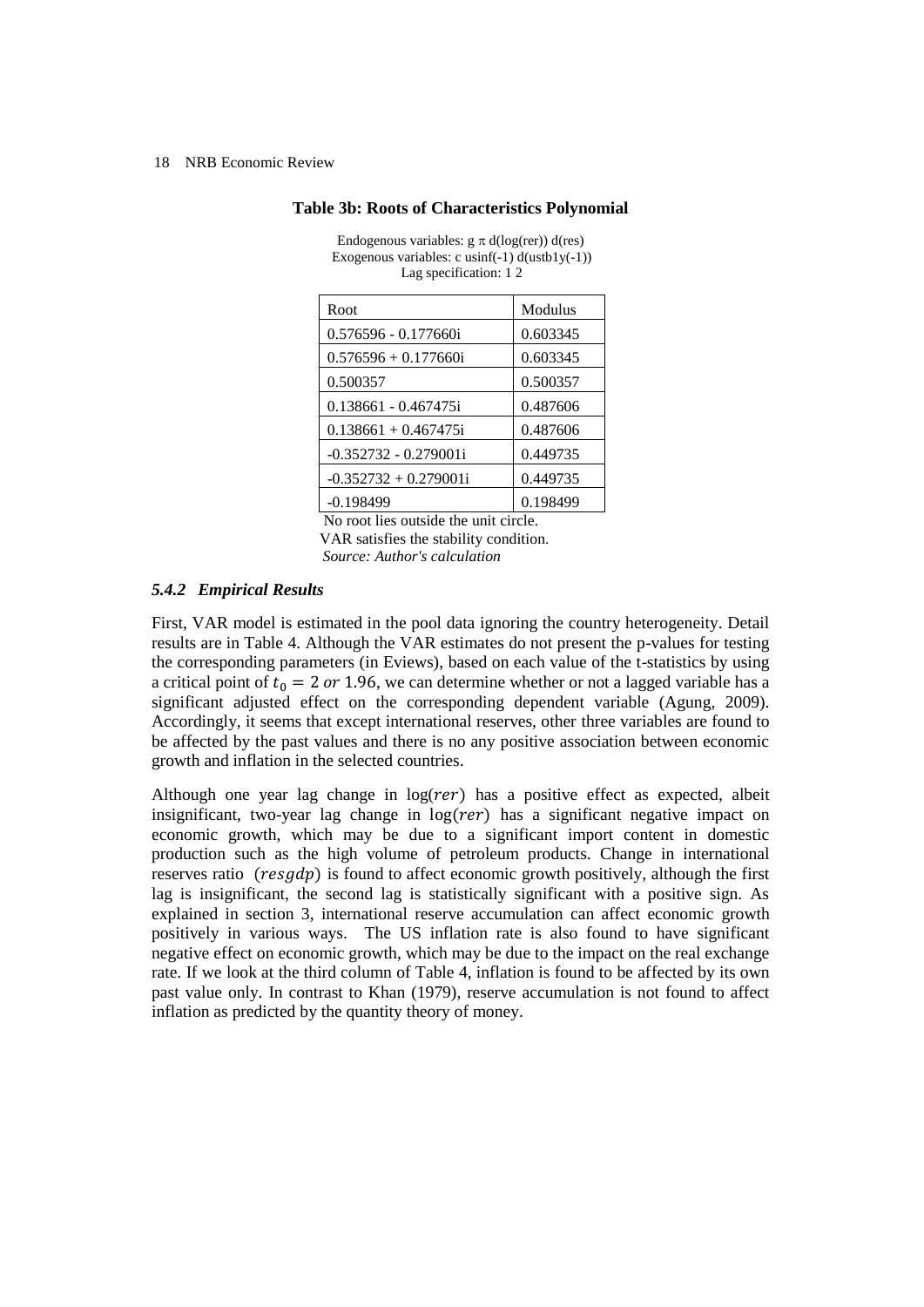#### **Table 4: Vector Autoregression Estimates**

|                 | <b>GDPG</b> | <b>INF</b> | DLOG(RER) | D(RESGDP) |
|-----------------|-------------|------------|-----------|-----------|
| $GDPG(-1)$      | 0.304       | $-0.095$   | $-0.002$  | $-0.045$  |
|                 | (3.18)      | $(-0.53)$  | $(-0.75)$ | $(-0.42)$ |
| $GDPG(-2)$      | 0.096       | 0.175      | $-0.001$  | 0.054     |
|                 | (1.02)      | (1.00)     | $(-0.55)$ | (0.51)    |
| $INF(-1)$       | 0.082       | 0.446      | $-0.003$  | $-0.016$  |
|                 | (1.37)      | (4.01)     | $(-2.07)$ | $(-0.24)$ |
| $INF(-2)$       | $-0.091$    | 0.003      | 0.005     | 0.040     |
|                 | $(-1.65)$   | (0.03)     | (3.01)    | (0.65)    |
| $DLOG(RER(-1))$ | 2.850       | 2.134      | 0.124     | 2.349     |
|                 | (0.74)      | (0.29)     | (1.18)    | (0.54)    |
| $DLOG(RER(-2))$ | $-10.161$   | $-12.071$  | 0.211     | 5.513     |
|                 | $(-3.04)$   | $(-1.93)$  | (2.30)    | (1.45)    |
| $D(RESGDP(-1))$ | 0.163       | 0.084      | $-0.009$  | 0.153     |
|                 | (1.88)      | (0.52)     | $(-3.92)$ | (1.56)    |
| $D(RESGDP(-2))$ | 0.255       | $-0.004$   | 0.002     | $-0.130$  |
|                 | (2.81)      | $(-0.03)$  | (0.60)    | $(-1.26)$ |
| $\mathcal{C}$   | 4.384       | 4.389      | $-0.049$  | $-2.264$  |
|                 | (4.76)      | (2.55)     | $(-1.96)$ | $(-2.17)$ |
| $USINF(-1)$     | $-0.519$    | $-0.182$   | 0.021     | 0.896     |
|                 | $(-2.40)$   | $(-0.45)$  | (3.60)    | (3.65)    |
| $D(USTB1Y(-1))$ | 0.185       | 0.524      | $-0.004$  | $-0.675$  |
|                 | (1.25)      | (1.89)     | $(-0.92)$ | $(-4.02)$ |
| R-squared       | 0.32        | 0.27       | 0.32      | 0.28      |
| Adj. R-squared  | 0.26        | 0.19       | 0.25      | 0.21      |

Sample (adjusted): 1992 2014 Included observations: 110 after adjustments t-statistics in ( )

*Source: Author's calculation. Note: Significant coefficients are on bold letters.*

Real exchange rate is significantly affected by change in inflation, negatively in one year lag as expected theoretically and positively in two-year lag. This shows the possibility of a complex effect in practice. However, the real exchange rate seems to respond to change in international reserves negatively as expected, which implies that with increase in reserve accumulation, domestic currency tends to appreciate. Similarly, as theory predicts, rer is found to depreciate with rise in US inflation.

In the last column of Table 4, coefficients of US inflation and treasury bill is found to affect reserve accumulation. With rise in the interest rate in US, foreign currency flows to South Asian countries tend to decline and vice versa. A rise in US inflation tends to overvalue the exchange rate which may encourage inflows of capital toward South Asian countries. Although capital account is not fully open in South Asia, dynamics of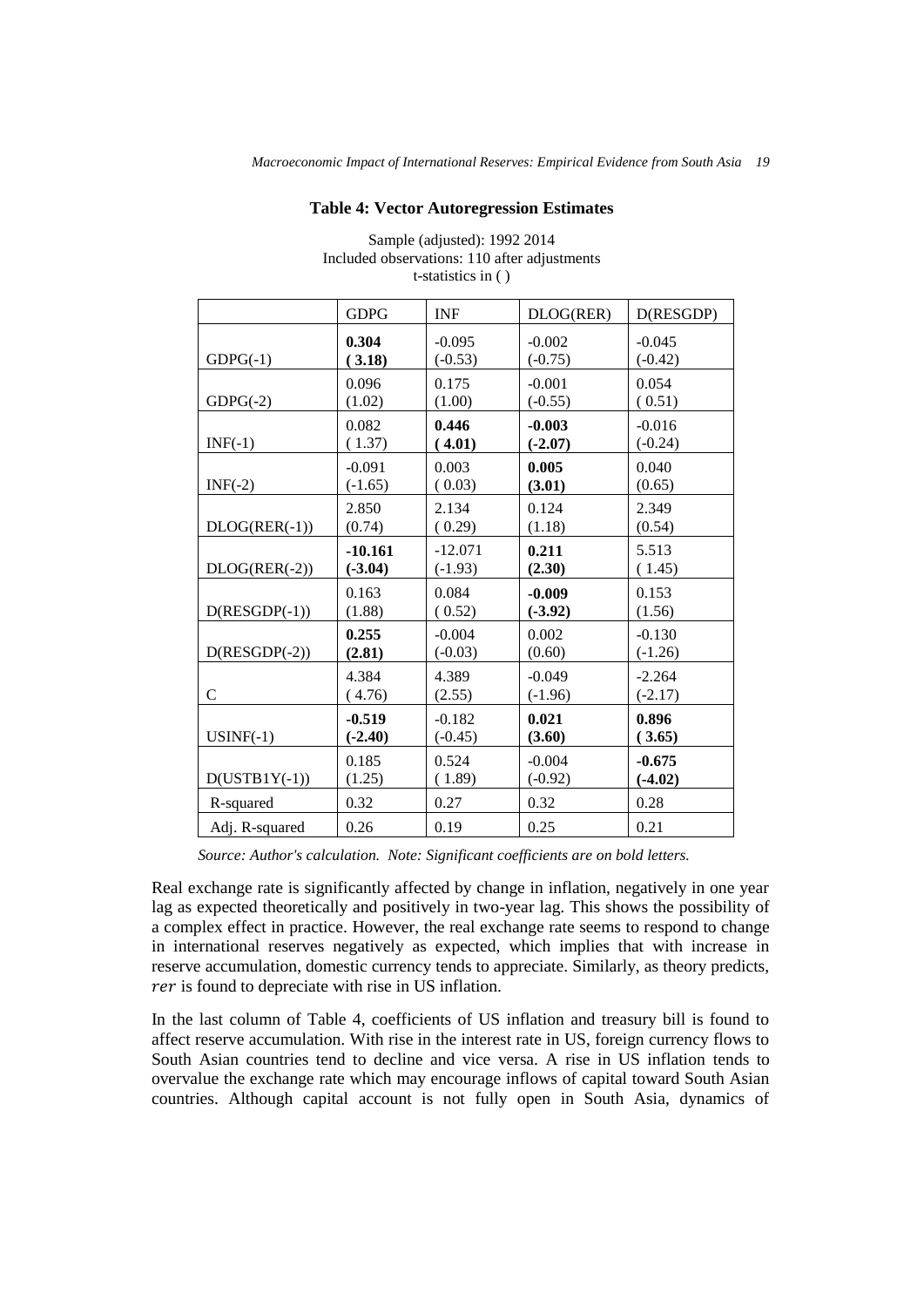international reserves is found to depend on the foreign interest rate, which seems plausible given the growing trend of globalization, development of information technology and growing role of remittance in these economies.

# *5.4.3 Residual Autocorrelation Test*

Residual LM test has been performed on the above VAR estimation to examine if there is any serial correlation in residuals. Existence of serial correlation violates the OLS assumptions. Table 5 presents the VAR residual serial correlation LM tests. The LM – stat cannot reject the null hypothesis of no serial correlation up to lag lengths of three. Hence, the model satisfies the OLS assumptions.

# **Table 5: VAR Residual Serial Correlation LM Tests**

| Lags | <b>LM-Stat</b> | Prob |
|------|----------------|------|
|      | 18.49          | 0.30 |
|      | 21.23          | 0.17 |
|      | 10.35          | 0.85 |

Null Hypothesis: no serial correlation at lag order h Sample: 1990-2014

Probs from chi-square with 16 df. *Source: Author's calculation*

# *5.4.4 Granger Causality Test*

 $\ddot{\phantom{a}}$ 

Because of the complicated dynamics in the VAR, Stock and Watson (2001) argue that statistics such as Granger-causality test, impulse responses and forecast error variance decompositions are more informative than VAR regression coefficients. In case of a reduced form VAR, *Granger-causality statistics* examine whether lagged values of one variable help predict another variable<sup>12</sup> (Stock & Watson, 2001). Table 6 summarizes the Granger-causality results. It shows the Wald test statistics with *p*-values for testing whether the relevant sets of coefficients are zero.

<sup>12</sup> Impulse responses and variance decomposition are typically calculated for recursive and structural VARs (Stock & Watson, 2001)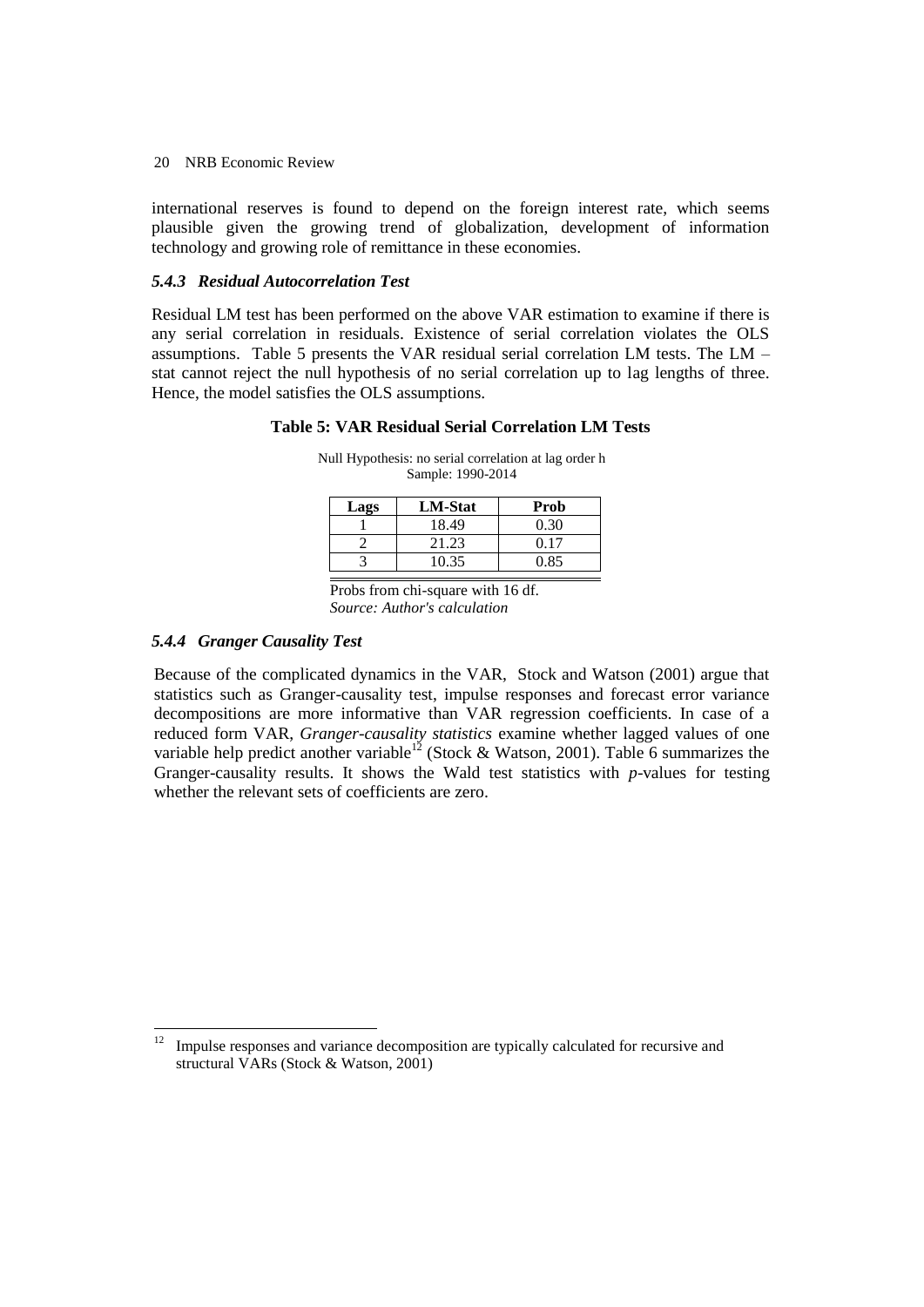## **Table 6: Granger Causality Test**

| <b>Regressor</b> | <b>Dependent Variable in Regression</b> |            |             |            |  |
|------------------|-----------------------------------------|------------|-------------|------------|--|
|                  |                                         |            | dlog(rer)   | d(resgdp)  |  |
|                  | 0.0                                     | 1.05(0.59) | 1.24(0.54)  | 0.33(0.85) |  |
| π                | 3.06(0.22)                              | 0.0        | 9.34(0.01)  | 0.43(0.81) |  |
| dlog(rer)        | 9.24(0.00)                              | 3.78(0.15) | 0.0         | 3.05(0.22) |  |
| d(resgdp)        | 13.82(0.00)                             | 0.27(0.87) | 15.39(0.00) | 0.0        |  |

(p-value in parenthesis)

*Source: Author's calculation*

Change in  $log(rer)$  and  $resgdp$  help to predict economic growth at the 1 percent significance level, but inflation does not. None of the selected variables predict inflation, but inflation and change in resgdp help to predict change in the real exchange rate. On the other hand, no any variables in the VAR system helps predict international reserve accumulation, which may be due to the fact that these countries have a deficit in external balance on goods and services.

## *5.4.5 Fixed Effect*

Although all selected countries are in South Asia, normally affected by common external shocks and close to each other, and followed the economic liberalization over the sample period, they still differ in geography, culture and economic policies. For example, while Nepal has been following the pegged exchange rate with the Indian currency, other countries selected have followed managed floating systems. Moreover, selected countries are substantially different in economic size and population. Hence, there is some heterogeneity among these countries. To account heterogeneity among countries, fixed effect model has been estimated.

Results from fixed effect model in Table 7 are not much different from Table 4. After considering heterogeneity among countries, coefficient of one-year lag of *dustb*1y also became significant at 5 percent in the first equation. It may work through a change in the real exchange rate by depreciating it. Although small changes, coefficient of two-year lag of  $dlog(rer)$  and  $d(resgdp)$ , and one-year lag of usinf are still significant in growth equation. Hence, the impact of international reserve accumulation on economic growth is seemed to be robust. In inflation equation, no substantial changes occur. In third equation, impact of  $d(resgdp)$  on  $dlog(rer)$  disappeared. There is no change in the fourth equation in terms of the significance of coefficients.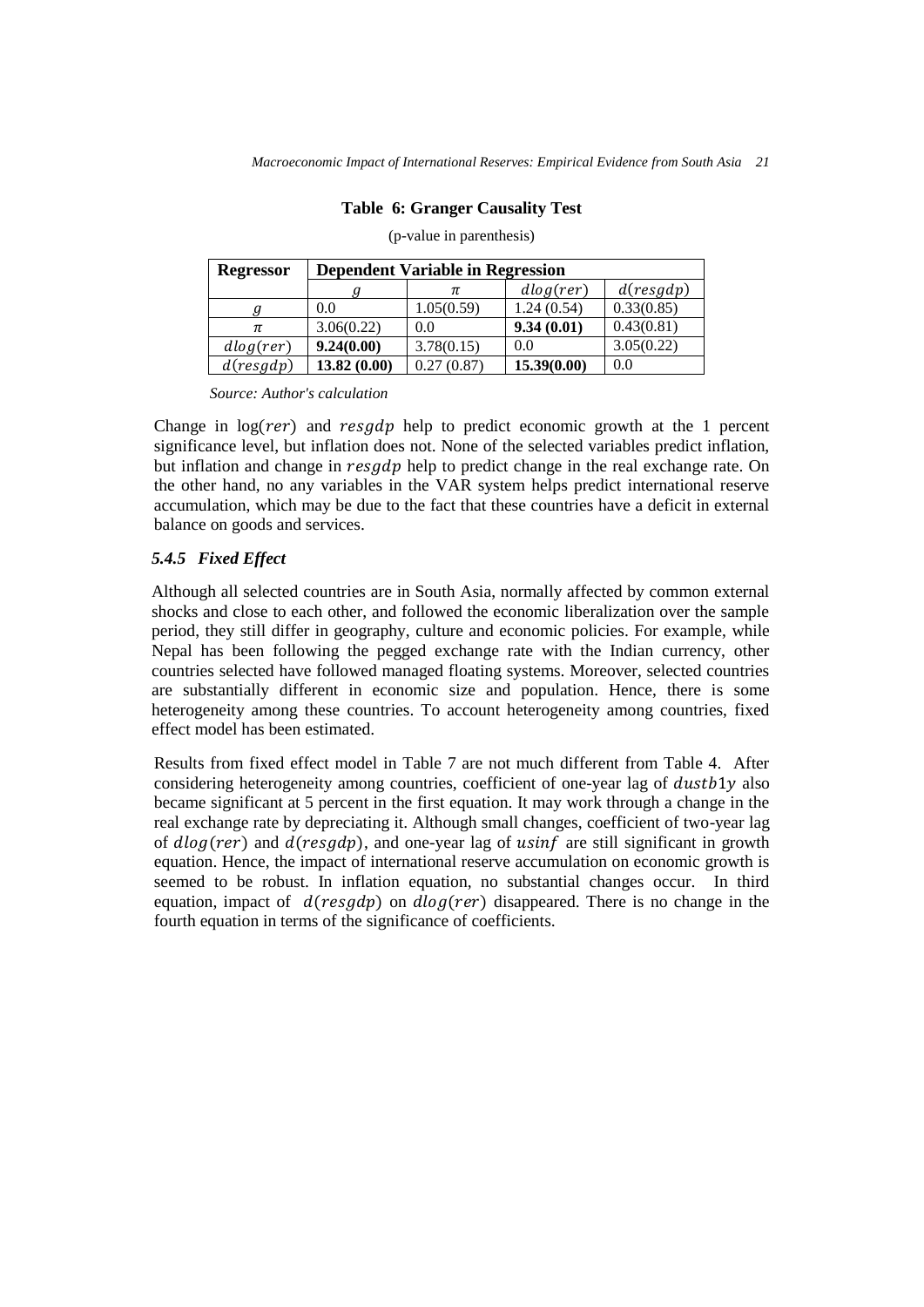|                  | $\bm{g}$   | π          | dlog(rer)  | d(resgdp)  |
|------------------|------------|------------|------------|------------|
| $g(-1)$          | 0.087      | $-0.07$    | $-0.002$   | $-0.06$    |
| $g(-2)$          | $-0.071$   | 0.32       | $-0.003$   | $-0.01$    |
| $\pi(-1)$        | $0.085*$   | $0.38**$   | $-0.003$   | $-0.01$    |
| $\pi(-2)$        | $-0.082$   | $-0.03$    | $0.005*$   | 0.04       |
| $dlog(rer(-1))$  | 1.450      | 0.04       | 0.117      | 2.55       |
| $dlog(rer(-2))$  | $-12.40**$ | $-8.07$    | 0.192      | 3.75       |
| $d(resgdp(-1))$  | 0.162      | 0.07       | $-0.010$   | 0.15       |
| $d(resgdp(-2))$  | $0.245*$   | $-0.03$    | 0.001      | $-0.15$    |
| C                | 5.911      | 4.72       | $-0.043$   | $-2.39$    |
| $usinf(-1)$      | $-0.376**$ | $-0.34$    | $0.021*$   | $1.04**$   |
| $d(ustb1y(-1))$  | $0.296*$   | $0.47*$    | $-0.004$   | $-0.68**$  |
| $Adj. R^2$       | 0.39       | 0.20       | 0.24       | 0.22       |
| F-stat (p-value) | 5.66(0.00) | 2.91(0.00) | 3.38(0.00) | 3.15(0.00) |

## **Table 7: Fixed Effect Estimation**

(White cross-section standard errors & covariance (d.f. corrected))

\*\* 1 % level of significance, \*5 % level of significance

*Source: Author's calculation*

# **VI. CONCLUSION**

This paper has built a dynamic macro model by incorporating international reserve accumulation process and a new type of monetary policy rule to establish its linkage with macroeconomic variables. The macro model establishes inter-relationship between four macroeconomic variables such as economic growth, inflation, real exchange rate and international reserve accumulation by capturing many realistic features of policy behaviours in developing and emerging countries. Such an inter-relationship has been empirically examined in South Asian countries – Bangladesh, India, Nepal, Pakistan and Sri Lanka using a Panel VAR method.

South Asian countries, except Nepal, have not been accumulating international reserves as in East Asian countries, although they have been maintaining a traditional benchmark level of 3 months of imports of goods and services, and Greenspan and Guidotti rule of covering one-year of short-term debt liability in recent years. Empirical examinations show that international reserves accumulation can have significant impact on economic growth in the selected countries, but no impact on inflation. These results are similar to findings of Polterovich and Popov (2003), Elhiraika and Ndikumana (2007), Ho and McCauley (2009), and Chaudhry et al. (2011). Hence, international reserve accumulation matters for a higher growth in South Asian countries in the current global monetary system. The international reserve accumulation is so far driven mainly by remittance inflow, which is contributing to growth in these countries by providing necessary foreign exchange to imports capital goods. That enabled the selected countries to slightly accelerate their economic growth in the recent decade. Hence, for further economic growth, accumulated international reserve should be used in growth enhancing ways and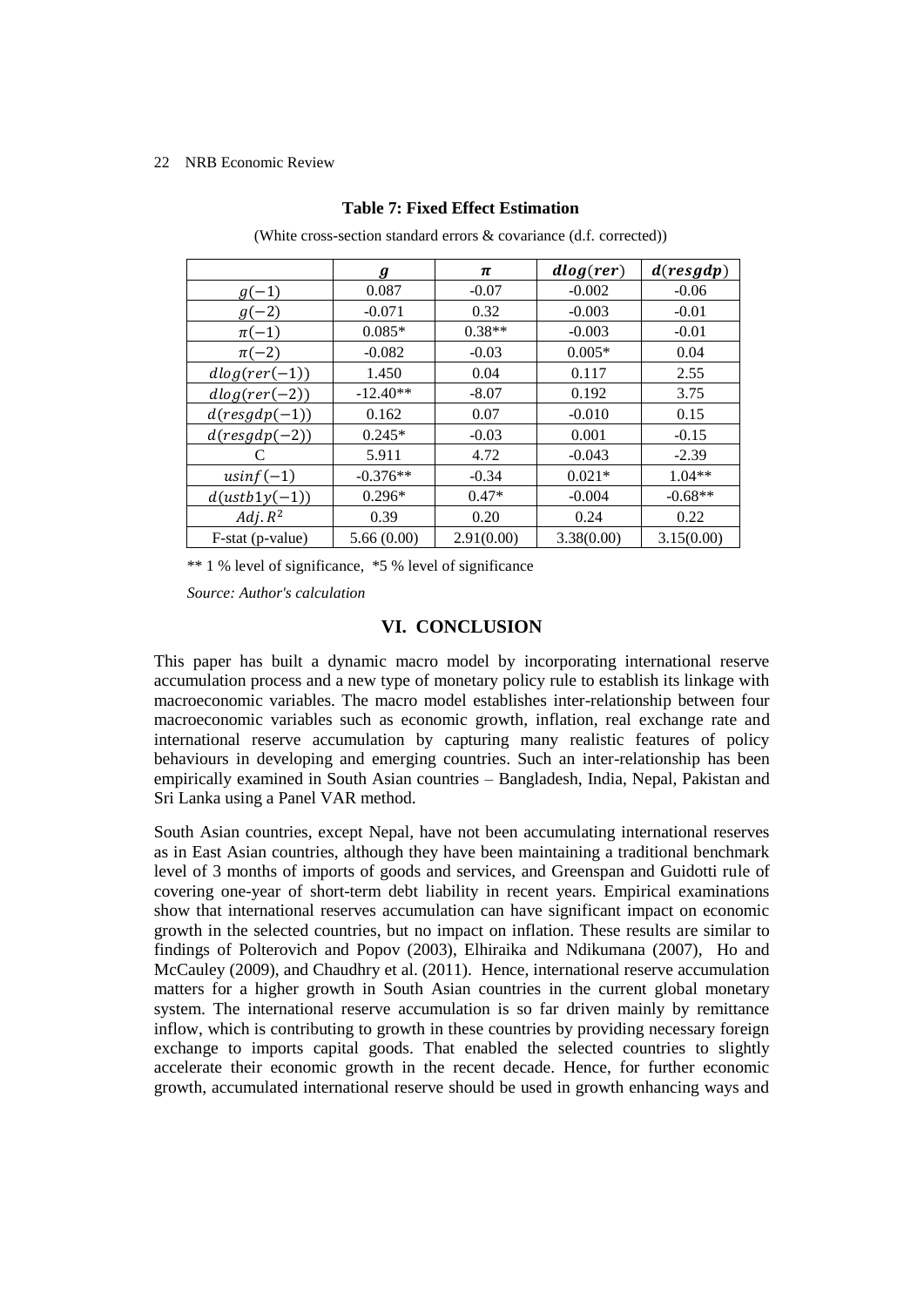should follow a export-led growth strategy to maintain higher economic growth along with accumulating international reserves by maintaining competitive exchange rate through avoiding upward pressure on exchange rate. Moreover, the sensitiveness of international reserve accumulation with respect to foreign interest rate should be taken into account while formulating domestic policies.

Comparatively, economic growth is weak in Nepal in South Asia in recent decade despite having growing amount of international reserves on account of the elevated level of inflows of workers' remittances. Such accumulated international reserves can be used to enhance the productive capacity of Nepalese economy which will strengthen the resilience of Nepalese economy with both internal and external balances.

The research can be extended to compute the optimum level of international reserves in South Asia, and costs associated with the management of it.

## **REFERENCES**

- Adler, G. & Tovar, C. E. 2011. Foreign exchange intervention: A shield against appreciation winds? *IMF Working Paper 11/165*, International Monetary Fund, Retrieved from https://www.imf.org/external/pubs/ft/wp/2011/wp11165.pdf
- Agung, I. 2009. *Time Series Data Analysis using Eviews*, Singapore: John Wiley & Sons (Asia) Ltd.
- Aizenman, J. & J. Lee. 2007. International reserves: Precautionary versus mercantilist views, theory and evidence. *Open Economies Review*, 18(2), 191–214.
- Aizenman, J. & N. Marion. 2003. The high demand for international reserves in the far East: What is going on? *Journal of the Japanese and International Economies*, 17, 370–400.
- Aizenman, J. & R. Glick. 2008. Sterilization, monetary policy and global financial integration. *NBER Working Paper 13902*, Retrieved from http://www.nber.org/papers/w13902.pdf
- Aizenman, J. & Y. Sun. 2009. The financial crisis and sizable international reserves depletion: From fear of floating to the fear of losing international reserves *NBER Working Paper Series 15308*, Retrieved from http://www.nber.org/papers/w15308.pdf
- Aizenman, J. & S. J. Turnovsky. 2002. Reserve requirements on sovereign debt in the presence of moral hazard –on debtors or creditors ? *The Economic Journal*, 112, 107–132.
- Almekinders, G. J. 1995. *Foreign Exchange Intervention: Theory and Evidence*. Aldershot, U.K. and Brookfield, Vermont: Edward Elgar.
- Archer, D. 2005. Foreign exchange market intervention: methods and tactics. *BIS Papers No.24*, 40–55.
- Ball, L. 1999. Policy rules for open economies. In J. B.Taylor (Ed), *Monetary Policy Rules*, (pp.127–156). The University Chicago Press.
- Baillie, R. T. & S. S. Chang. 2011. Carry trades, momentum trading and the forward premium anomaly. *Journal of Financial Markets*, 14(3), 441–464.
- Banchs, A. G. & L. M. Mollejas. 2010. International monetary asymmetries and the central bank. *Journal of Post Keynesian Economics*, 32(3), 467–496.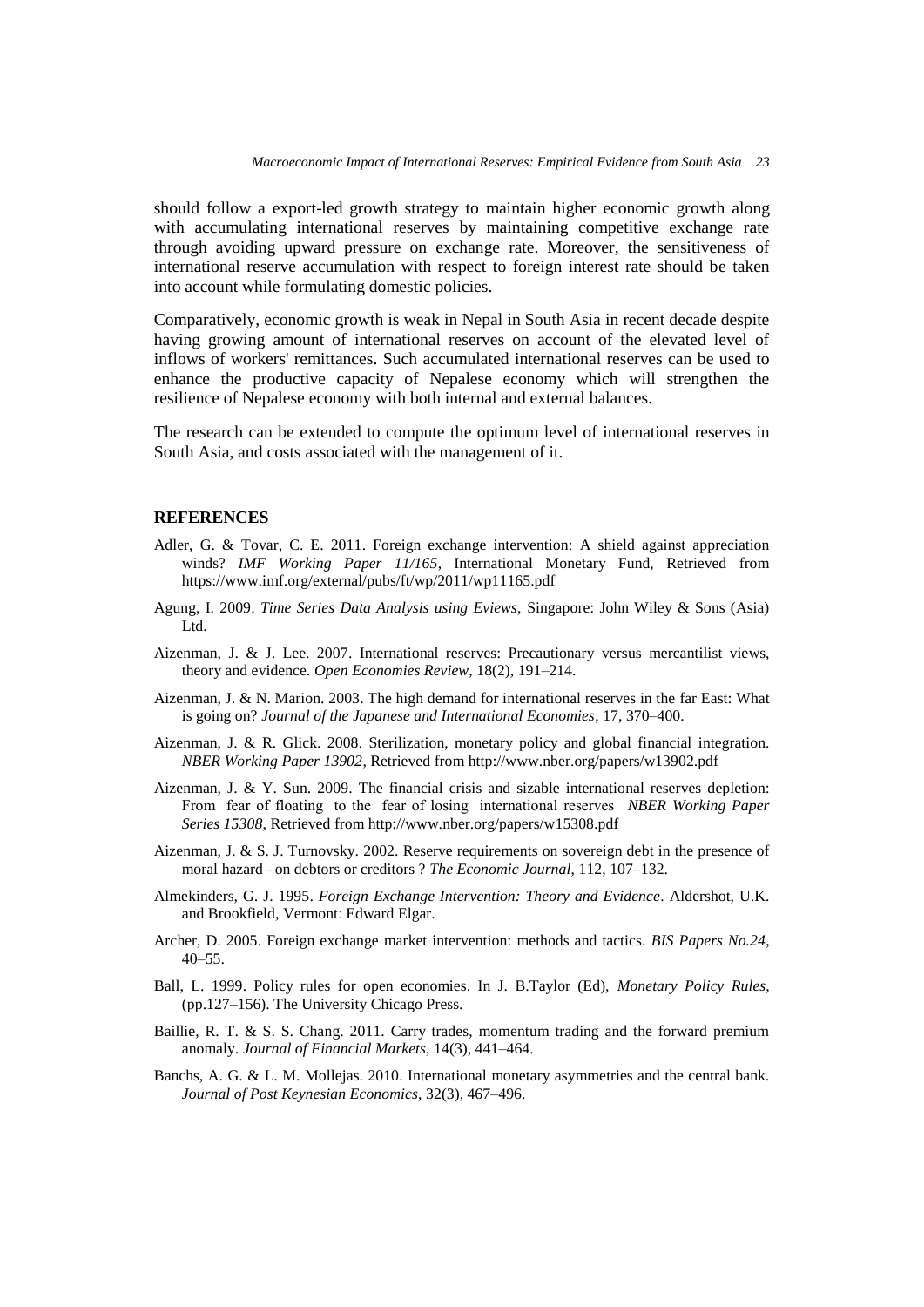- Bar-Ilan, A. & D. Lederman. 2007. International reserves and monetary policy. *Economics Letters*, 97(2), 170–178.
- Bar-Ilan, A. & N. P. Marion. 2009. A macroeconomic perspective on reserve accumulation. *Review of International Economics*, 17(4), 802–823.
- Berument, H. & H. Tasci. 2004. Monetary policy rules in practice: Evidence from Turkey. *International Journal of Finance and Economics*, 9, 33–38.
- Calvo, G. A. & C. M. Reinhart. 2002. Fear of floating. *Quarterly Journal of Economics*, 107(2), 379–408.
- Chaudhry, I. S., Akhtar, M. H., Mahmood, K., & M. Z. Faridi. 2011. Foreign exchange reserves and inflation in Pakistan: Evidence from ARDL modeling approach. *International Journal of Economics and Finance*, 3(1), 69–76.
- Cheung, Y.-W. & H. Ito. 2009. Hoarding of international reserves: A comparison of the Asian and Latin American experiences. In R. Rajan, S. Thangavelu and R.A.Parinduri (Eds), *Exchange Rate, Monetary and Financial Issues and Policies in Asia*, (pp. 77–115), Singapore: World Scientific.
- Cruz, M. & B. Walters. 2008. Is the accumulation of international reserves good for development? *Cambridge Journal of Economics*, 32, 665–681.
- Disyatat, P. & G. Galati. 2005. The effectiveness of foreign exchange intervention in emerging market countries. *BIS Papers,* 24, 97–113.
- Dooley, M., Folkerts-Landau, D., & P. Garber. 2005. *International Financial Stability*. Deutsche Bank, New York.
- Dominguez, K. M. & J. Frankel. 1993. Does foreign exchange intervention matter? *American Economic Review*, 83(5), 1356–1369.
- Drummond, P., Mrema, A., Roudet, S., & M. Saito. 2009. *Foreign Exchange Reserve Adequacy in East African community countries*. International Monetary Fund, Retrieved from https://www. imf.org/external/pubs/ft/dp/2009/afr0901.pdf
- Dua, P. & U. Gaur. 2009. Determination of inflation in an open economy Phillips curve framework: The case of developed and developing Asian countries. *Centre for Development Economics Working Paper No. 178*.
- Eichengreen, B. 2008. The real exchange rate and economic growth. *Commission on Growth and Development Working Paper No.4*.
- Elhiraika, A. & L. Ndikumana. 2007. Reserves accumulation in African countries: Sources, motivations and effects. University of Massachusetts - Amherst Economics Department Working Paper Series, (24). Retrieved from http://scholarworks.umass.edu/econ\_ workingpaper/24.
- Farmer, J. D. & S. Joshi. 2002. The price dynamics of common trading strategies. *Journal of Economic Behavior and Organization*, 49, 149–171.
- Feldstein, M. 1999. A self-help guide for emerging markets. *Foreign Affairs*, 78(2), 93–109.
- Frenkel, J. A. & B. Jovanovic. 1981. Optimal international reserves: A stochastic framework. *Economic Journal*, 91, 507–514.
- Grauwe, P. D. & M. Grimaldi. 2006. *The Exchange Rate in a Behavioral Finance Framework*. Princeton University Press.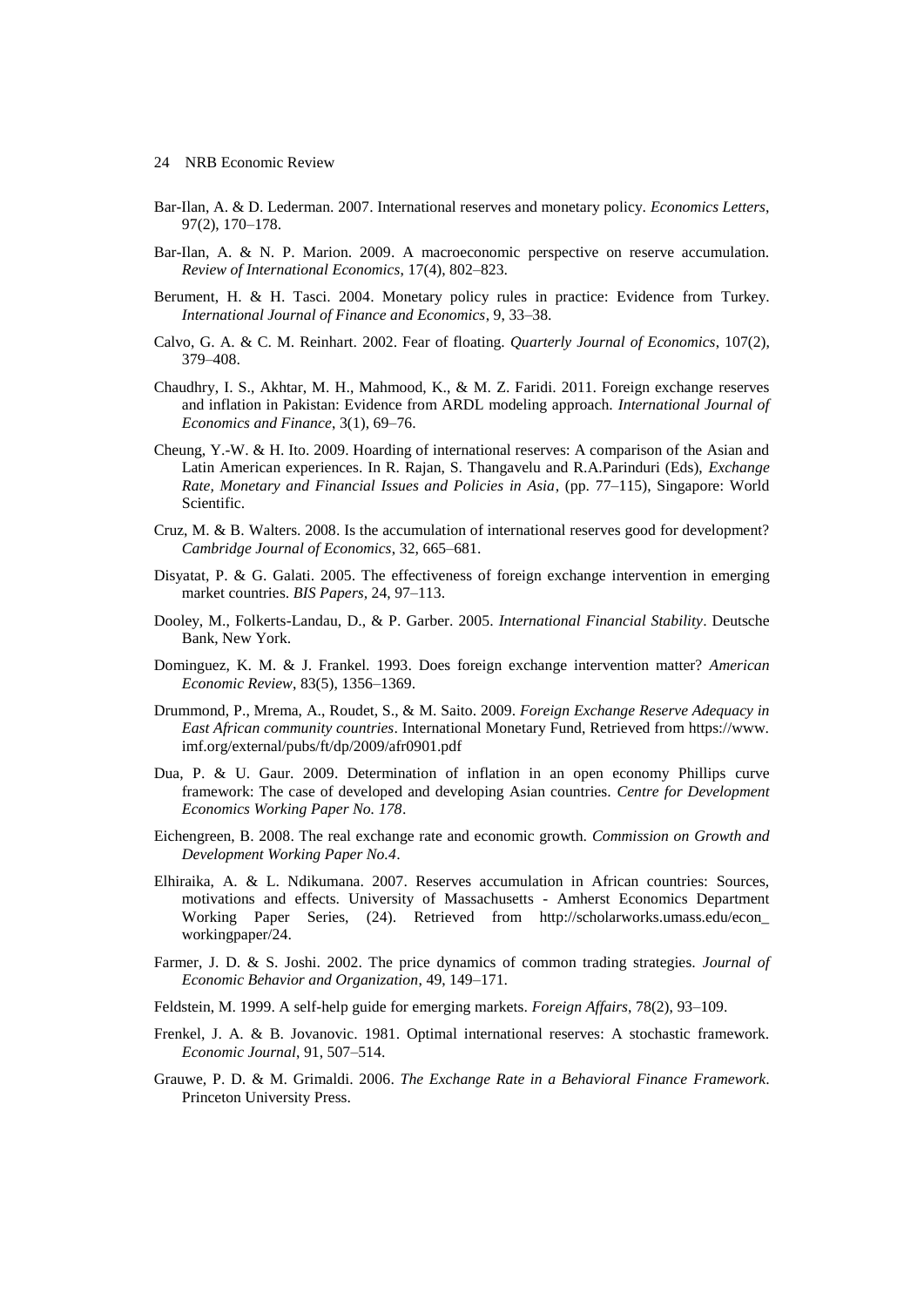- Grabel, I. 2003. Averting crisis? Assessing measures to manage financial integration in Emerging Economies. *Cambridge Journal of Economics*, 27, 317–336.
- Heller, R. H. 1966. Optimal international reserves. *Economic Journal*, 76, 296–311.
- Heller, R. H. 1976. International reserves and world-wide inflation. IMF Staff Papers, 23(1), 61–87.
- Ho, C. & R. McCauley. 2009. The domestic financial consequences of reserve accumulation: Some evidence from Asia. In R. Rajan, S. Thangavelu & R.A. Pariduri (Eds), *Exchange Rate, Monetary and Financial Issues and Policies in Asia*, (pp. 117–153), Singapore: World Scientific.
- Hviding, K., Nowak, M., & L. A. Ricci. 2004. Can higher reserves help reduce exchange rate volatility? *IMF Working Paper WP/04/189*. Retrieved from http://www.imf.org/external/ pubs/ft/wp/2004/wp04189.pdf
- IMF. 2010. *Reserve Accumulation and International Monetary Stability*. International Monetary Fund, Retrieved from https://www.imf.org/external/np/pp/eng/2010/041310.pdf
- Ito, T. & K. Sato. 2008. Exchange rate changes and inflation in post-crisis Asian economies: VAR analysis of the exchange rate pass-through. *Journal of Money, Credit, and Banking,* 40(7), 1407–1438.
- Jeanne, O. 2007. International reserves in emerging market countries: Too much of a good thing. *Brookings Papers on Economic Activity*, 1, 56–79.
- Jeanne, O. & R. Ranciere. 2006. The optimal level of international reserves for emerging market countries: Formulas and applications. *IMF Working Paper WP/06/229*.
- Kato, M., Proaño, C. R., & W. Semmler. 2009. Currency runs, international reserves management and optimal monetary policy rules. *IMK Working Paper 8/2009*. Retrieved from http://www.boeckler.de/pdf/p\_imk\_wp\_8\_2009.pdf
- Khan, M. S. 1979. Inflation and international reserves: A time series analysis. *IMF Staff Papers*, 26, 699–724.
- Love, I & Zicchino, L. 2002. Financial development and dynamic investment behavior: Evidence from panel VAR. *The Quarterly Review of Economics and Finance*, 46, 190-210.
- Mohanty, M. S. & P. Turner. 2006. Foreign exchange reserve accumulation in emerging markets: what are the domestic implications? *BIS Quarterly Review*, 39–53. Retrieved from http://www.bis.org/publ/qtrpdf/r\_qt0609f.pdf
- Mongkol, K. 2011. Is intervention effective after all? *Journal of Economics and International Finance*, 3(1), 29–36.
- Moreno, R. 2005. Motives for intervention. *BIS Papers* No 24, 4–19.
- Ocampo, J. A. 2007. The instability and inequities of the Global Reserve System. *DESA Working Paper*, 59. Retrieved from http://www.un.org/esa/desa/papers/2007/wp59\_2007.pdf
- Obstfeld, M., Shambaugh, J. C., & A. M. Taylor. 2010. Financial stability, the trilemma, and international reserves. *Journal of Macroeconomics*, 2(2), 57–94
- Polterovich, V. & V. Popov. 2003. Accumulation of foreign exchange reserves and long term growth. *MRPA Paper 20069*. Retrieved from http://mpra.ub.uni-muenchen.de/20069/